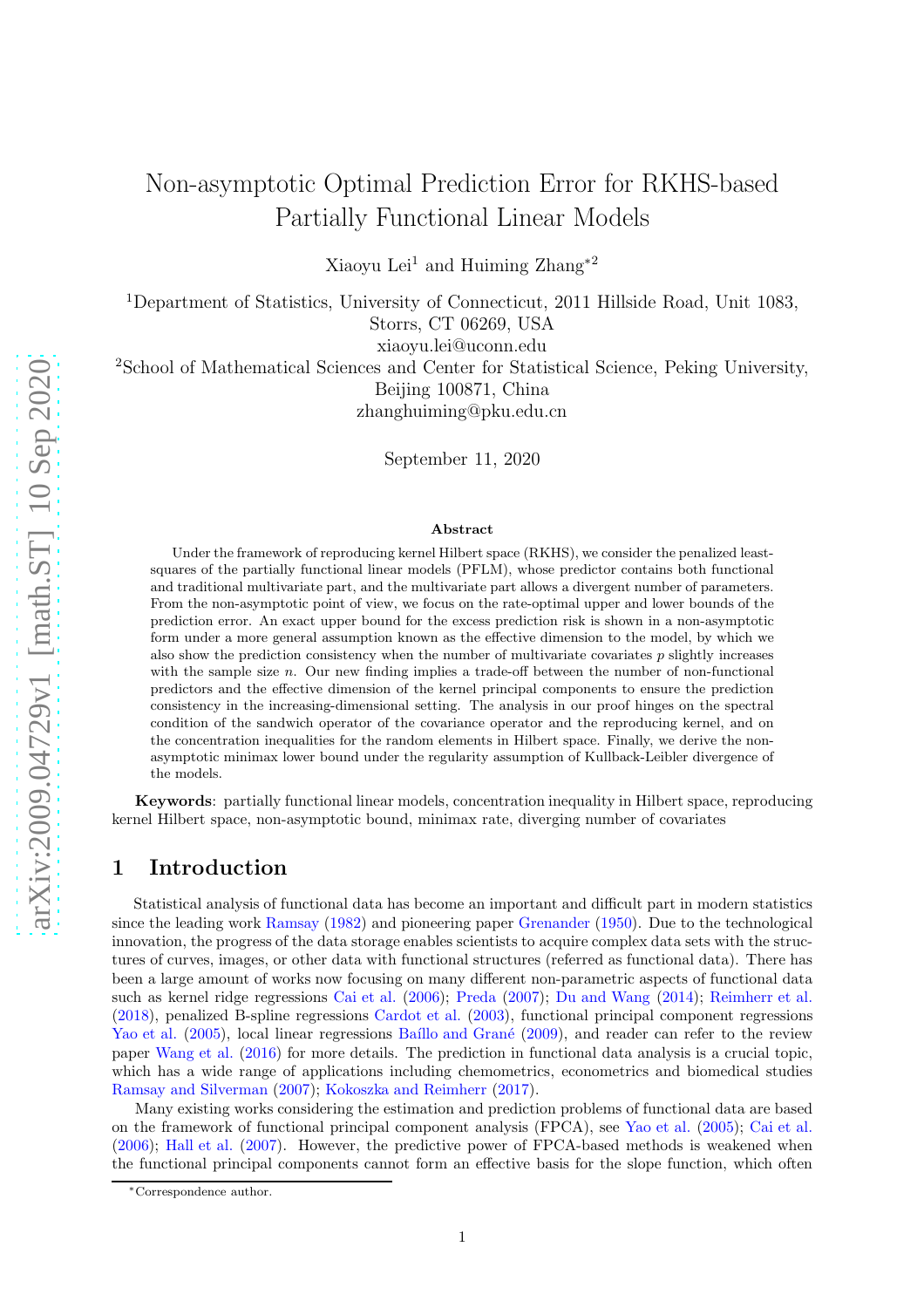occurs in practice and coincides with the similar phenomenon in principal component regressions, se [Jolliffe](#page-22-9) [\(1982\)](#page-22-9). An alternative method for the functional data is based on the framework of reproducing kernel Hilbert space (RKHS), which assumes the slope function is contained in an RKHS. It is shown in [Cai and Yuan](#page-22-10) [\(2012](#page-22-10)) that the RKHS-based method performs better than the FPCA-based method when the slope function does not align well with the eigenfunctions of the covariance kernel. In fact, FPCA strongly relies on the leading principal scores with large eigenvalues correspondingly, and the eigenfunctions for representing the slope function inevitably loss some information for the response. From the view of machine learning theory, the FPCA is essentially a non-supervise method that often performs poorly in the data analysis, for examples, the analysis of Canadian weather data mentioned in [Cai and Yuan](#page-22-10) [\(2012\)](#page-22-10) and the Section 3 of [Cui et al.](#page-22-11) [\(2020\)](#page-22-11).

In this paper, we study the partially functional linear models (FPLM) containing both functional and multivariate parts in the predictor, which is originally considered in [Shin](#page-23-4) [\(2009\)](#page-23-4). Let  $\mathbf{X} = (X_1, \dots, X_p)^T$ be the p-dimensional multivariate predictor,  $Y(t)$  be the functional predictor,  $\varepsilon$  be the random noise and Z be the scalar response. In our work, we consider the PFLM taking the semi-parametric form

<span id="page-1-0"></span>
$$
Z = \mathbf{X}^T \boldsymbol{\alpha}_0 + \int_{\mathcal{T}} Y(t) \beta_0(t) dt + \varepsilon,
$$
\n(1)

where the  $\beta_0(t)$  is the slope function for functional predictor and the  $\alpha_0$  is the regression coefficient for multivariate predictor. The model [\(1\)](#page-1-0) contains both parametric and non-parametric part, which belongs to the semi-parametric statistics. We assume the predictor to be the random design where  $X, Y(t)$ and  $\varepsilon$  are independent random variables. Because the intercepts of predictor are easy to estimate by centralizing, we assume  $E X = 0$  and  $E Y(t) = 0$  for simplicity.

In some situations, a large number of non-functional predictors are often collected for practical data analysis, and this increasing-dimensional setting has been considered in [Aneiros et al.](#page-22-12) [\(2015](#page-22-12)); [Kong et al.](#page-22-13) [\(2016\)](#page-22-13). Moreover, our work can also be applied to deal with divergent number of parameters. Theoretically, this setting requires assuming that the number of scalar covariates grows with the sample size, i.e.  $p = p_n \rightarrow \infty$ , and the convergence rate of the desired estimator becomes totally different from the case where the dimension of the non-functional predictors is fixed.

Dealing with the functional data as a stochastic process is a significant challenge in functional data analysis. Obviously, a functional covariate  $Y(t)$  has an infinite number of predictors over the time domain (observed as discrete-time points) that are all highly correlated. The covariance function characterizes the correlation of the functional covariate. The estimation of the slope function in functional regressions is connected to ill-posed inverse problems. To handle the infinite-dimensionality of  $\beta_0(t)$ , people often impose certain regularity conditions on the hypothesized space of the slope function to ensure that the infinite-dimensional problems are tractable as an finite-dimensional approximation solution. Notwithstanding, the convergence rate of the slope estimators depends directly on the assumptions of the eigenvalue decay of the covariance operator and the restricted space of the slope function. Thus, the convergence rate cannot be parametric due to the infinite-dimensionality of the model [\(1\)](#page-1-0).

Some recent developments in PFLM include [Zhu et al.](#page-23-5) [\(2019\)](#page-23-5); [Cui et al.](#page-22-11) [\(2020](#page-22-11)). Because of the shortcoming of the FPCA-based methods, we apply penalized least squares under the framework of RKHS here. There are few efforts on the non-asymptotic upper and lower bounds in the existing literature. For FPCA-based method, [Brunel et al.](#page-22-14) [\(2016\)](#page-22-14) considers the adaptive estimation procedure of functional linear models under a non-asymptotic framework; [Wahl](#page-23-6) [\(2018\)](#page-23-6) analyses the prediction error of functional principal component regression (FPCR) and proves a non-asymptotic upper bound for the corresponding squared risk. For the RKHS-based method, many works focus on the asymptotic results, such as [Cai et al.](#page-22-2) [\(2006\)](#page-22-2); [Cai and Yuan](#page-22-10) [\(2012\)](#page-22-10). Under the framework of RKHS-based kernel ridge regressions, [Liu and Li](#page-22-15) [\(2020\)](#page-22-15) recently studies the non-asymptotic RKHS-norm error bounds (called oracle inequalities) for the estimated function  $f_0$  in Gaussian non-parametric regression  $Y = f_0(X) + \varepsilon$ ,  $\varepsilon \sim N(0, \sigma^2)$  where  $f_0$ belongs to  $L_2$ , and this non-asymptotic approach has been early studied in  $?$ . By applying the Matern kernel and supposing  $f_0$  in a Holder space with the polynomial decay rate of eigenvalues  $\lambda_n = O(n^{-2a})$ , [Liu and Li](#page-22-15) [\(2020\)](#page-22-15) derives the nearly minimax optimal convergence rate  $\left(\frac{\log n}{n}\right)^{\frac{a}{2a+1}}$  (up to a log n factor)

for  $L_2$ -norm estimation error. To analyse the PFLM, the main innovation of our work is that we provide a non-asymptotic upper and lower bounds for the excess prediction risk under a more general assumption to the effective dimension. [Tong and Ng](#page-23-7) [\(2018\)](#page-23-7) establishes the optimal convergence rate of the excess prediction risk for the RKHSbased slope estimator of the functional linear models, but they do not consider the partially linear case.

Moreover, we show the convergence rate of the excess prediction risk of the PFLM is the same as that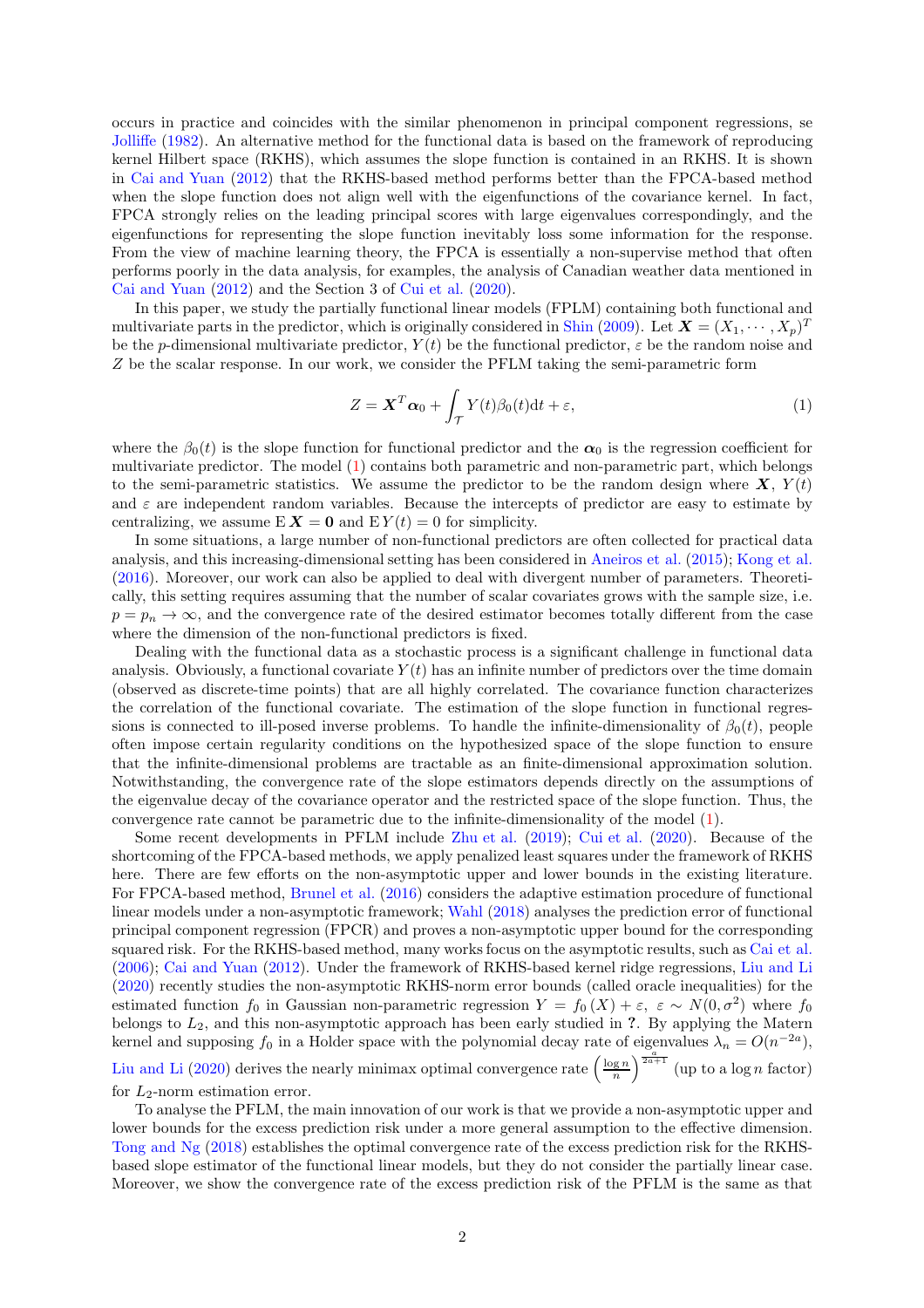of the functional linear model, which means the convergence of the prediction risk of the functional part dominates the convergence of the prediction risk of the whole PFLM. We also derive a minimax lower bound for the excess prediction risk under the assumption to the Kullback-Leibler divergence of the model. The specific theoretical contributions of our work are listed as

- A significant contribution is that we obtain the non-asymptotic upper and lower bounds, which have not been well studied in the existing literature. We provide an exact non-asymptotic minimax lower bound on the excess prediction risk in FLRM. Moreover, a particular application of the proposed non-asymptotic version of the optimal prediction upper bound is that it allows to analyse the PFLM with divergent number of non-functional predictors, which leads to the prediction consistency under the setting  $p^7 \log^6(p) = o(n)$ .
- We derive the non-asymptotic upper bound of the excess prediction risk for the RKHS-based least squares estimation in PFLM, and the optimal bound we obtain is more exact than that of [Cui et al.](#page-22-11) [\(2020](#page-22-11)) which only obtains the stochastic order of the convergence rate without the definite multiplying constants relevant to the high probability events. Our derivation for the optimal bound does not need the inverse Cauchy inequality

$$
\mathbf{E}\left(\int Y(t)f(t)dt\right)^{4} \leq C\left[\mathbf{E}\left(\int Y(t)f(t)dt\right)^{2}\right]^{2}, \text{ for } f \in L^{2}(\mathcal{T})
$$

as a moment assumption of the functional predictor. This condition is imposed in [Cui et al.](#page-22-11) [\(2020\)](#page-22-11); [Cai and Yuan](#page-22-10) [\(2012\)](#page-22-10) to attain minimax prediction bounds for (partially) functional linear regressions. Our proof does not rely on the well-known representation lemma for the smoothing splines, see [Wahba](#page-23-8) [\(1990](#page-23-8)); [Cucker and Smale](#page-22-16) [\(2001](#page-22-16)).

• The proof for the Theorem [1](#page-6-0) is divided into three steps, and it relies on new non-trivial results. First, we prove the difference of the functional part between the true parameter and our least squares estimate is bounded. Second, based on the boundedness, we show the excess prediction risk contributed by the multivariate part of the predictor is convergent at  $n^{-1}$ -rate. Finally, according to the convergence of the multivariate part, we obtain the convergence of the prediction risk corresponding to the functional part in  $n^{-\frac{1}{1+\theta}}$ -rate, where  $\theta$  is related to the effective dimension in the Assumption [4.](#page-5-0) Specifically, the novelty of the proof lies in the Lemma [2,](#page-6-1) which is a crucial lemma for the Theorem [1.](#page-6-0) In the Lemma [2,](#page-6-1) to show the concentration property of the random elements in Banach space, we use the methods in functional analysis and convert the random elements in Banach space to other relevant random elements in Hilbert space.

The outline of this paper is constructed as follows. In Section [2,](#page-2-0) we provide the notations and definitions we need and a brief introduction on the RKHS and the PFLM. In Section [3,](#page-5-1) we show our main theorem about the non-asymptotic upper bound for the excess prediction risk and two relevant corollaries. In Section [4,](#page-8-0) we state the minimax lower bound for the excess prediction risk. In Section [5,](#page-9-0) we provide the proof of the Theorem [1](#page-6-0) in Section [3.](#page-5-1) In Section [6,](#page-12-0) we show the proof the Theorem [2](#page-9-1) in Section [4.](#page-8-0) In Section [7](#page-13-0) and [8,](#page-17-0) we prove the lemmas we need for the proofs in Section [5](#page-9-0) and [6.](#page-12-0) In Section [9,](#page-21-0) we summarize our conclusions and point out some future directions for research.

# <span id="page-2-0"></span>2 Preliminaries

## 2.1 Notations and Definitions

Define  $\|\boldsymbol{v}\| := (\sum_{i=1}^p$  $(v_i^2)^{\frac{1}{2}}$  to be the  $\ell_2$ -norm of vector  $v \in \mathbb{R}^p$ . Let  $\mathcal{T} \subset \mathbb{R}$  be a compact set. Denote by  $L^2(\mathcal{T})$  the Hilbert space composed by square integrable functions on  $\mathcal{T}$ , whose inner product and norm are respectively denoted by  $\langle f, g \rangle$  and  $||f||$  for any  $f, g \in L^2(\mathcal{T})$ .

Consider  $T$  a bounded linear operator from a Banach space  $A$  to a Banach space  $B$  respectively endowed with the norms  $\|\cdot\|_A$  and  $\|\cdot\|_B$ . Define the operator norm of T as

$$
||T||_{\text{op}} := \sup_{x \in A: ||x||_A = 1} ||T(x)||_B.
$$

Let  $T^*$  be the adjoint of T from  $B^*$  to  $A^*$  defined by

$$
T^*(f)(x) := f(T(x))
$$
, for any  $f \in B^*$ .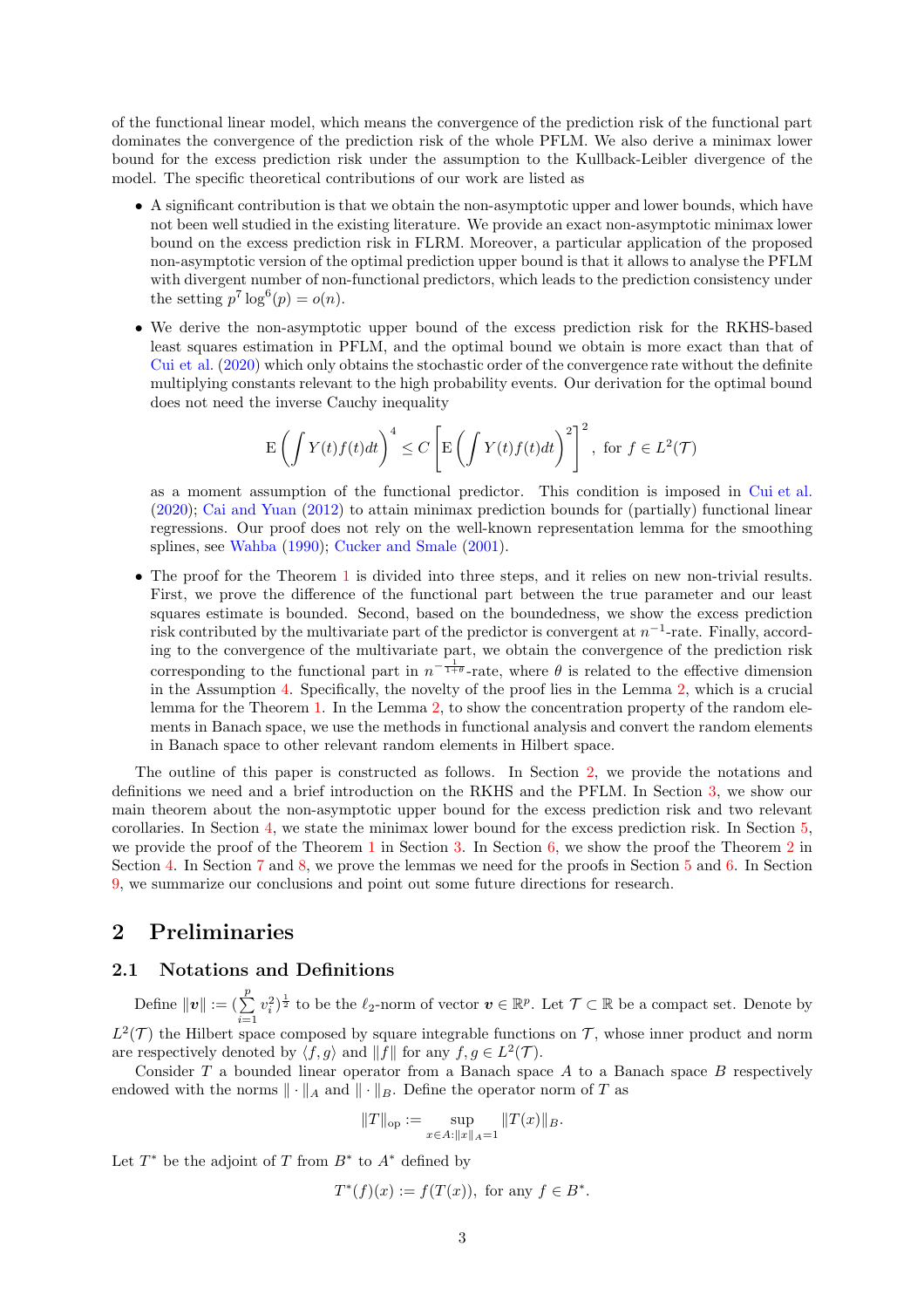Notice the adjoint of an operator does not change the operator norm and thus we have  $||T^*||_{op} = ||T||_{op}$ .

For a matrix  $E = (e_{ij})_{1 \le i,j \le p} \in \mathbb{R}^{p \times p}$ , when writing  $||E||_{op}$ , we actually view E as a bounded linear operator from  $\mathbb{R}^p$  to  $\mathbb{R}^p$  endowed with  $\ell_2$ -norm defined by  $v \mapsto Ev$ , which is also called the spectral norm in other literature. Let  $||E||_{\infty} := \max_{1 \leq i,j \leq p} |e_{ij}|$  be the  $\ell_{\infty}$ -norm of the matrix E and  $\lambda_{\max}(E)$ be the maximal eigenvalue of the matrix E. Moreover, we have  $||E||_{op} \leq p||E||_{\infty}$  from 5.6.P23 in [Horn and Johnson](#page-22-17) [\(2012\)](#page-22-17).

For a real, symmetric, square integrable and nonnegative definite function  $R : \mathcal{T} \times \mathcal{T} \to \mathbb{R}$ , let  $L_R: L^2(\mathcal{T}) \to L^2(\mathcal{T})$  be an integral operator (also a bounded linear operator) defined by

$$
L_R(f)(t) := \langle R(s,t), f(s) \rangle = \int_{\mathcal{T}} R(s,t)f(s)ds.
$$

According to the spectral theorem, there exists a set of orthonormalized eigenfunctions  $\{\phi_k^R : k \ge 1\}$  and a sequence of eigenvalues  $\theta_1^R \ge \theta_2^R \ge \cdots > 0$  such that

$$
R(s,t) = \sum_{k=1}^{+\infty} \theta_k^R \psi_k^R(s) \psi_k^R(t), \quad \forall s, t \in \mathcal{T}.
$$

Noticing the orthonormality of the eigenfunctions  $\{\phi_k^R : k \geq 1\}$ , we have

$$
L_R(\psi_k^R)(s) = \langle R(s,t), \psi_k^R(t) \rangle = \langle \sum_{i=1}^{+\infty} \theta_i^R \psi_i^R(s) \psi_i^R(t), \psi_k^R(t) \rangle = \sum_{i=1}^{+\infty} \theta_i^R \psi_i^R(s) \langle \psi_i^R(t), \psi_k^R(t) \rangle = \theta_k^R \psi_k^R(s).
$$

In what follows, we let  $\{(\theta_k^R, \psi_k^R) : k \ge 1\}$  be the eigenvalue-eigenfunction pairs corresponding to the operator (or the equivalent bivariate function)  $R$ .

Let  $L_R^{\frac{1}{2}}$  be the operator satisfying

$$
L_R^{\frac{1}{2}}(\psi_k^R) = \sqrt{\theta_k^R} \psi_k^R.
$$

Define the bivariate function  $R^{\frac{1}{2}}(s,t)$  by

$$
R^{\frac{1}{2}}(s,t) := \sum_{k=1}^{+\infty} \sqrt{\theta_k^R} \psi_k^R(s) \psi_k^R(t), \quad \forall s, t \in \mathcal{T}.
$$

For two bivariate functions  $R_1, R_2 : \mathcal{T} \times \mathcal{T} \to \mathbb{R}$ , define

$$
(R_1R_2)(s,t) := \langle R_1(s,\cdot), R_2(\cdot,t) \rangle = \int_{\mathcal{T}} R_1(s,u) R_2(u,t) \mathrm{d}u.
$$

Then we have the relation and  $L_{R_1R_2} = L_{R_1} \circ L_{R_2}$  and hence  $L_R^{\frac{1}{2}} = L_{R_2^{\frac{1}{2}}}$ , where  $\circ$  means the composition of mappings. To show  $L_{R_1R_2} = L_{R_1} \circ L_{R_2}$ , we notice

$$
L_{R_1} \circ L_{R_2}(f)(t) = \int_{\mathcal{T}} R_1(t, s) L_{R_2}(f)(s) ds = \int_{\mathcal{T}} R_1(t, s) \left( \int_{\mathcal{T}} R_2(s, u) f(u) du \right) ds
$$
  
= 
$$
\int_{\mathcal{T}} \left( \int_{\mathcal{T}} R_1(t, s) R_2(s, u) ds \right) f(u) du = L_{R_1 R_2}(f)(t).
$$

Let HS(T) be the Hilbert space of the Hilbert-Schmidt operators on  $L^2(\mathcal{T})$  with the inner product  $\langle A, B \rangle_H := \text{Tr}(B^*A)$  and the norm  $||A||_{\text{HS}}^2 = \sum_{n=1}^{+\infty}$  $\sum_{k=1}^{\infty} ||A(\phi_k)||^2$  where  $\{\phi_k : k \geq 1\}$  is an orthonormal basis of  $L^2(\mathcal{T})$ . The space HS( $\mathcal{T}$ ) is a subspace of the bounded linear operators on  $L^2(\mathcal{T})$ , with the norm relations  $||A||_{op} \leq ||A||_{HS}$  and  $||AB||_{HS} \leq ||A||_{op}||B||_{HS}$ .

A reproducing kernel  $K : \mathcal{T} \times \mathcal{T} \to \mathbb{R}$  is a real, symmetric, square integrable and nonnegative definite function. Given a reproducing kernel K, we can uniquely identify a RKHS  $\mathcal{H}(K)$  composed by a subspace of  $L^2(\mathcal{T})$  satisfying  $K(t, \cdot) \in \mathcal{H}(K)$  for any  $t \in \mathcal{T}$ , which is endowed with an inner product  $\langle \cdot, \cdot \rangle_K$  such that

 $f(t) = \langle K(t, \cdot), f \rangle_K$ , for any  $f \in \mathcal{H}(K)$ .

There is a well-known fact that  $L_{K^{\frac{1}{2}}}(L^2(\mathcal{T})) = \mathcal{H}(K)$ , i.e. the RKHS  $\mathcal{H}(K)$  can be characterized as the range of  $L_K^{\frac{1}{2}}$  equipped with the norm  $||L_K^{1/2}(f)||_K = ||f||_{L^2(\mathcal{T})}$ , see [Sun](#page-23-9) [\(2005\)](#page-23-9) for more details. For simplicity, we let  $\mathcal{H}(K)$  be dense in  $L^2(\mathcal{T})$ , which means  $L_{K^{\frac{1}{2}}}$  is injective. And let  $\kappa$  be the operator norm of  $L_K^{\frac{1}{2}}$ ,  $\kappa := ||L_K^{\frac{1}{2}}||_{op}$ .

Readers can refer to [Wahba](#page-23-8) [\(1990\)](#page-23-8); [Cucker and Smale](#page-22-16) [\(2001\)](#page-22-16) for more discussions on RKHS.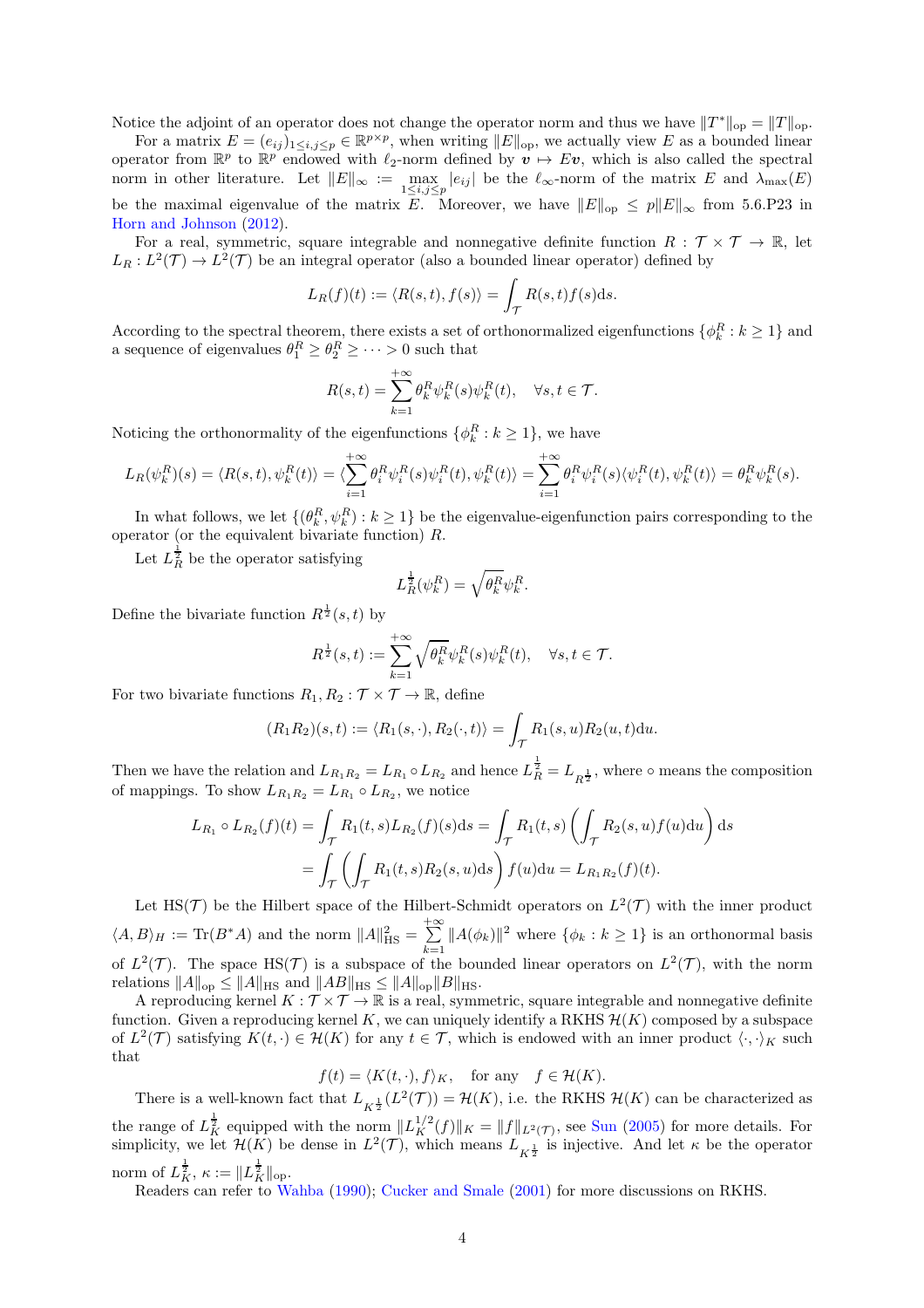## 2.2 The Penalized Least Square for PFLM

The goal of prediction given the predictor X and  $Y(t)$  is to recover the prediction  $\eta_0$ , the right side of [\(1\)](#page-1-0) without the random noise  $\varepsilon$ ,

$$
\eta_0(\mathbf{X}, Y(t)) := \mathbf{X}^T \boldsymbol{\alpha}_0 + \int_{\mathcal{T}} Y(t) \beta_0(t) dt.
$$

We assume that the training sample  $\{(Z_i, \boldsymbol{X}_i, Y_i(t))\}_{i=1}^n$  is composed by n independent copies of  $(Z, \boldsymbol{X}, Y(t))$ . To estimate the true parameter  $(\alpha_0, \beta_0)$ , the penalized least squares is defined as

<span id="page-4-0"></span>
$$
(\hat{\boldsymbol{\alpha}}_n, \hat{\beta}_n) := \underset{(\boldsymbol{\alpha}, \boldsymbol{\beta}) \in \mathbb{R}^p \times \mathcal{H}(K)}{\operatorname{arg\,min}} \frac{1}{n} \sum_{i=1}^n \left( Z_i - \boldsymbol{X}_i^T \boldsymbol{\alpha} - \int_{\mathcal{T}} Y_i(t) \beta(t) \mathrm{d}t \right)^2 + \lambda_n \|\boldsymbol{\beta}\|_K^2. \tag{2}
$$

Noticing  $L^{\frac{1}{2}}_K(L^2(\mathcal{T})) = \mathcal{H}(K)$ , there exists  $f_n \in L^2(\mathcal{T})$  such that  $L^{\frac{1}{2}}_K(f_n) = \beta_n$ . So the [\(2\)](#page-4-0) is replaced by

<span id="page-4-1"></span>
$$
(\hat{\boldsymbol{\alpha}}_n, \hat{f}_n) := \underset{(\boldsymbol{\alpha}, f) \in \mathbb{R}^p \times L^2(\mathcal{T})}{\arg \min} \frac{1}{n} \sum_{i=1}^n \left( Z_i - \boldsymbol{X}_i^T \boldsymbol{\alpha} - \langle Y_i, L_K^{\frac{1}{2}} f \rangle \right)^2 + \lambda_n \|f\|^2.
$$
 (3)

Let  $\hat{\eta}_n$  be the prediction rule induced by the penalized least squares  $(\hat{\alpha}_n, \hat{\beta}_n)$ 

$$
\hat{\eta}_n(\boldsymbol{X}, Y(t)) := \boldsymbol{X}^T \hat{\boldsymbol{\alpha}}_n + \int_{\mathcal{T}} Y(t) \hat{\beta}_n(t) dt.
$$

For a prediction rule  $\eta(X, Y(t))$ , define the prediction risk to be

$$
\mathcal{E}(\eta) := \mathbf{E}[Z^* - \eta(\mathbf{X}^*, Y^*(t))]^2,
$$

where  $(Z^*, \mathbf{X}^*, Y^*(t))$  is an independent copy of  $(Z, \mathbf{X}, Y(t))$ .

We measure the accuracy of the prediction  $\hat{\eta}_n$  by the excess prediction risk

$$
\mathcal{E}(\hat{\eta}_n) - \mathcal{E}(\eta_0) = \mathbb{E}[\hat{\eta}_n(\mathbf{X}^*, Y^*(t)) - \eta_0(\mathbf{X}^*, Y^*(t))]^2.
$$

Let  $f_0 \in L^2(\mathcal{T})$  satisfying  $L^{\frac{1}{2}}_K f_0 = \beta_0$  and rewrite  $\eta_0(\mathbf{X}, Y(t))$  and  $\hat{\eta}_n(\mathbf{X}, Y(t))$  to

$$
\eta_0(\mathbf{X}, Y(t)) = \mathbf{X}^T \boldsymbol{\alpha}_0 + \int_{\mathcal{T}} Y(t) (L_K^{\frac{1}{2}} f_0)(t) dt \text{ and } \hat{\eta}_n(\mathbf{X}, Y(t)) = \mathbf{X}^T \hat{\boldsymbol{\alpha}}_n + \int_{\mathcal{T}} Y(t) (L_K^{\frac{1}{2}} \hat{f}_n)(t) dt,
$$

by which we can bound the excess prediction risk

$$
\mathcal{E}(\hat{\eta}_n) - \mathcal{E}(\eta_0) = \mathbf{E} \left[ \boldsymbol{X}^{*T} (\boldsymbol{\alpha}_0 - \hat{\boldsymbol{\alpha}}_n) + \int_{\mathcal{T}} Y^*(t) (L_K^{\frac{1}{2}} (f_0 - \hat{f}_n))(t) dt \right]^2
$$
  
\n
$$
\leq 2 \mathbf{E} [\boldsymbol{X}^{*T} (\boldsymbol{\alpha}_0 - \hat{\boldsymbol{\alpha}}_n)]^2 + 2 \mathbf{E} \left[ \int_{\mathcal{T}} Y^*(t) (L_K^{\frac{1}{2}} (f_0 - \hat{f}_n))(t) dt \right]^2
$$
  
\n
$$
= 2(\boldsymbol{\alpha}_0 - \hat{\boldsymbol{\alpha}}_n)^T \mathbf{E} (\boldsymbol{X}^* \boldsymbol{X}^{*T}) (\boldsymbol{\alpha}_0 - \hat{\boldsymbol{\alpha}}_n) +
$$
  
\n
$$
+ 2 \iint_{\mathcal{T} \times \mathcal{T}} \mathbf{E} [Y^*(t) Y^*(s)] (L_K^{\frac{1}{2}} (f_0 - \hat{f}_n))(t) (L_K^{\frac{1}{2}} (f_0 - \hat{f}_n))(s) dt ds.
$$

Define the empirical convariance matrix  $D_n$  and the convariance matrix D for the multivariate part of the predictor to be

$$
D_n := \frac{1}{n} \sum_{i=1}^n \mathbf{X}_i \mathbf{X}_i^T \quad \text{and} \quad D := \mathrm{E}(\mathbf{X} \mathbf{X}^T).
$$

Let  $\lambda_{\text{max}} := \lambda_{\text{max}}(D)$  be the maximal eigenvalue of the convariance matrix D. Similarly, define the empirical convariance function  $C_n(s,t)$  and the convariance function  $C(s,t)$  for the functional part of the predictor to be

$$
C_n(s,t) := \frac{1}{n} \sum_{i=1}^n Y_i(s)Y_i(t)
$$
 and  $C(s,t) := E(Y(s)Y(t)).$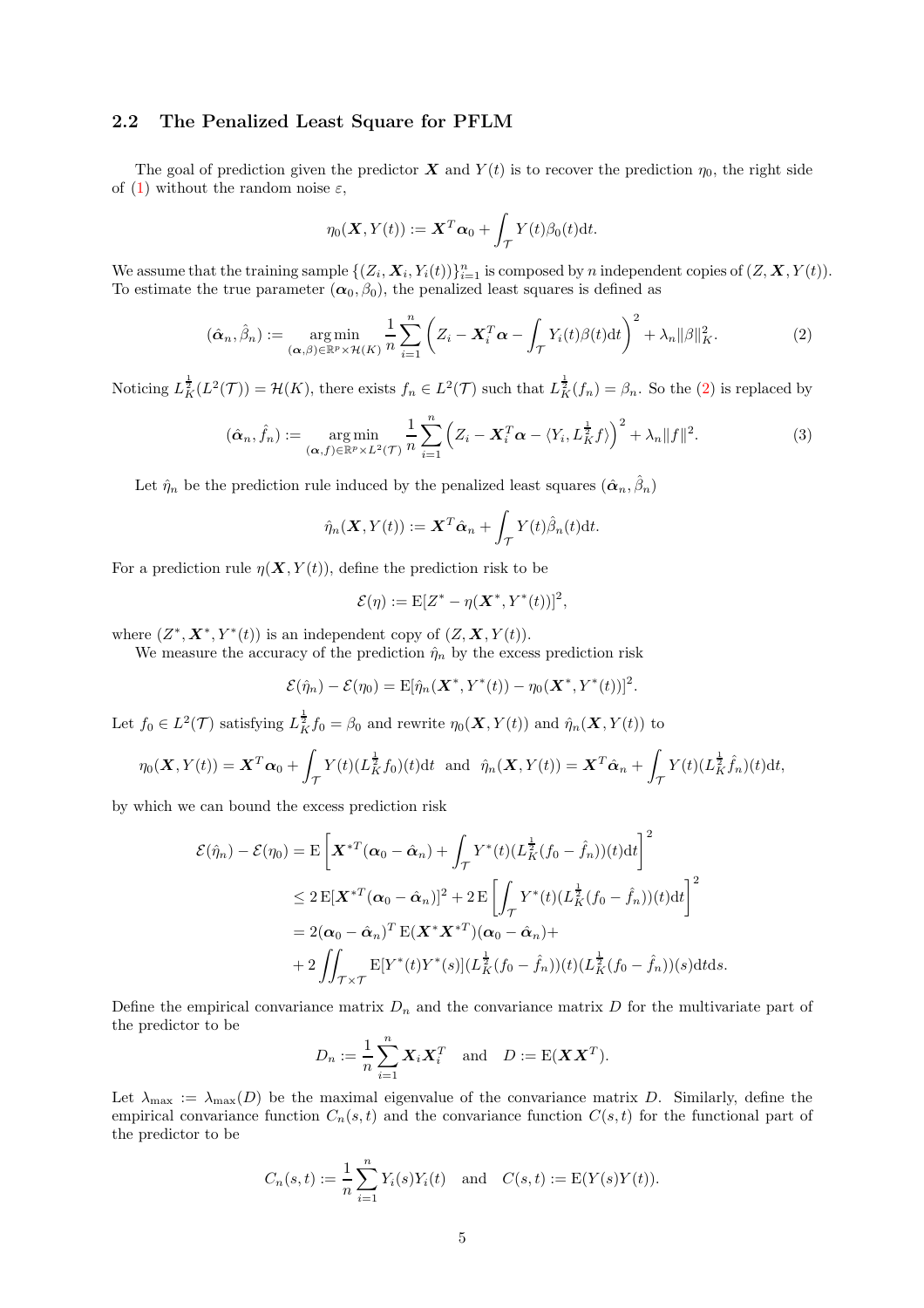Notice the equality

<span id="page-5-7"></span>
$$
\mathcal{E}\left[\int_{\mathcal{T}} Y(t)f(t)dt\right]^2 = \iint_{\mathcal{T}\times\mathcal{T}} \mathcal{E}[Y(s)Y(t)]f(s)f(t)dsdt = \int_{\mathcal{T}} f(t)\left(\int_{\mathcal{T}} C(s,t)f(s)ds\right)dt = \langle f, L_C f \rangle.
$$
\n(4)

Define the sandwich operator of the covariance operator and the reproducing kernel by  $T = L_K^{\frac{1}{2}} \circ L_C \circ L_K^{\frac{1}{2}}$ and its empirical version  $T_n = L_K^{\frac{1}{2}} \circ L_{C_n} \circ L_K^{\frac{1}{2}}$ , see [Cai and Yuan](#page-22-10) [\(2012\)](#page-22-10) for details. With these definitions, we reformulate the upper bound for the excess prediction risk to

$$
\mathcal{E}(\hat{\eta}_n) - \mathcal{E}(\eta_0) \le 2\lambda_{\max} ||\hat{\alpha}_n - \alpha_0||^2 + 2\langle L_K^{\frac{1}{2}}(\hat{f}_n - f_0), L_C L_K^{\frac{1}{2}}(\hat{f}_n - f_0) \rangle
$$
  
=  $2\lambda_{\max} ||\hat{\alpha}_n - \alpha_0||^2 + 2||T^{\frac{1}{2}}(\hat{f}_n - f_0)||^2,$  (5)

which is relatively easy to analysis.

For simplicity of the following discussion, we need more definitions. Define  $g_n := \frac{1}{n} \sum_{i=1}^n$  $\sum_{i=1}^{n} \varepsilon_i L_K^{\frac{1}{2}} Y_i$  and  $a_n := \frac{1}{n} \sum_{i=1}^n$  $\sum_{i=1}^{n} \varepsilon_i \mathbf{X}_i$ , which are key quantities to derive the convergence rate of the desired estimator. Define the bounded linear operators  $G_n: L^2(\mathcal{T}) \to \mathbb{R}^p$  and  $H_n: \mathbb{R}^p \to L^2(\mathcal{T})$  by

$$
G_n(f) := \frac{1}{n} \sum_{i=1}^n \langle Y_i, L_K^{\frac{1}{2}} f \rangle \mathbf{X}_i, \quad \forall f \in L^2(\mathcal{T}) \quad \text{and} \quad H_n(\boldsymbol{\alpha}) := \frac{1}{n} \sum_{i=1}^n (\mathbf{X}_i^T \boldsymbol{\alpha}) L_K^{\frac{1}{2}} Y_i, \quad \forall \ \boldsymbol{\alpha} \in \mathbb{R}^p.
$$

Let  $\{(\tau_k, \varphi_k) : k \ge 1\}$  be the set of eigenvalue-eigenfunction pairs related to T as an operator on  $L^2(\mathcal{T})$ . Define the trace of the operator  $(T + \lambda I)^{-1}T$  as

$$
D(\lambda) := \text{Tr}((T + \lambda I)^{-1}T),
$$

which is also called the effective dimension in learning theory, see [Zhang](#page-23-10) [\(2005\)](#page-23-10).

# <span id="page-5-1"></span>3 The Analysis and Main Results

#### <span id="page-5-2"></span>3.1 The Analysis

According to the definition of the penalized least squares  $(\hat{\alpha}_n, \hat{f}_n)$ , which minimize [\(3\)](#page-4-1), the difference between the penalized least squares  $(\hat{\alpha}_n, \hat{f}_n)$  and the true parameter  $(\alpha_0, f_0)$  can be represented as

$$
\begin{cases}\n\hat{f}_n - f_0 = -\lambda_n (T_n + \lambda_n I)^{-1} f_0 - (T_n + \lambda_n I)^{-1} H_n(\hat{\alpha}_n - \alpha_0) + (T_n + \lambda_n I)^{-1} g_n, \\
\hat{\alpha}_n - \alpha_0 = -D_n^{-1} G_n(\hat{f}_n - f_0) + D_n^{-1} a_n,\n\end{cases}
$$
\n(6)

where 
$$
T_n
$$
,  $H_n$ ,  $G_n$ ,  $D_n$ ,  $g_n$  and  $a_n$  are given in the previous section. The derivation of (6) and (7) is left to the Subsection 7.1, where we use the method of the calculus of variations.

Some common regularity assumptions are needed to ensure our main results.

<span id="page-5-3"></span>**Assumption 1.** X satisfies the growth of moments condition for each component  $X_j$  ( $1 \leq j \leq p$ ): there exist  $M_1, v > 0$  such that

$$
\mathbf{E}(|X_j|^l) \leq \frac{M_1^2}{2} \upsilon^{l-2} l! \,, \quad \textit{for all integer} \ l \geq 2, 1 \leq j \leq p.
$$

And we assume  $D = E(\boldsymbol{X}\boldsymbol{X}^T)$  and  $D^{-1}$  to be positive definite.

<span id="page-5-4"></span>**Assumption 2.**  $Y(t)$  is a bounded square integrable stochastic process: there exists  $M_2 > 0$  such that  $||Y(t)|| \leq M_2$  (a.s.).

<span id="page-5-5"></span>**Assumption 3.** The random noise  $\varepsilon$  has zero mean and finite variation:  $E \varepsilon = 0$  and  $E \varepsilon^2 = \sigma^2 < \infty$ .

<span id="page-5-0"></span>**Assumption 4.** The effective dimension of T satisfies:  $D(\lambda) = \text{Tr}((T + \lambda I)^{-1}T) \leq c\lambda^{-\theta}$  for constants  $c, \theta > 0.$ 

<span id="page-5-6"></span>**Assumption 5.** The number of the multivariate covariates  $p = p_n$  can be increasing as a function of sample size n.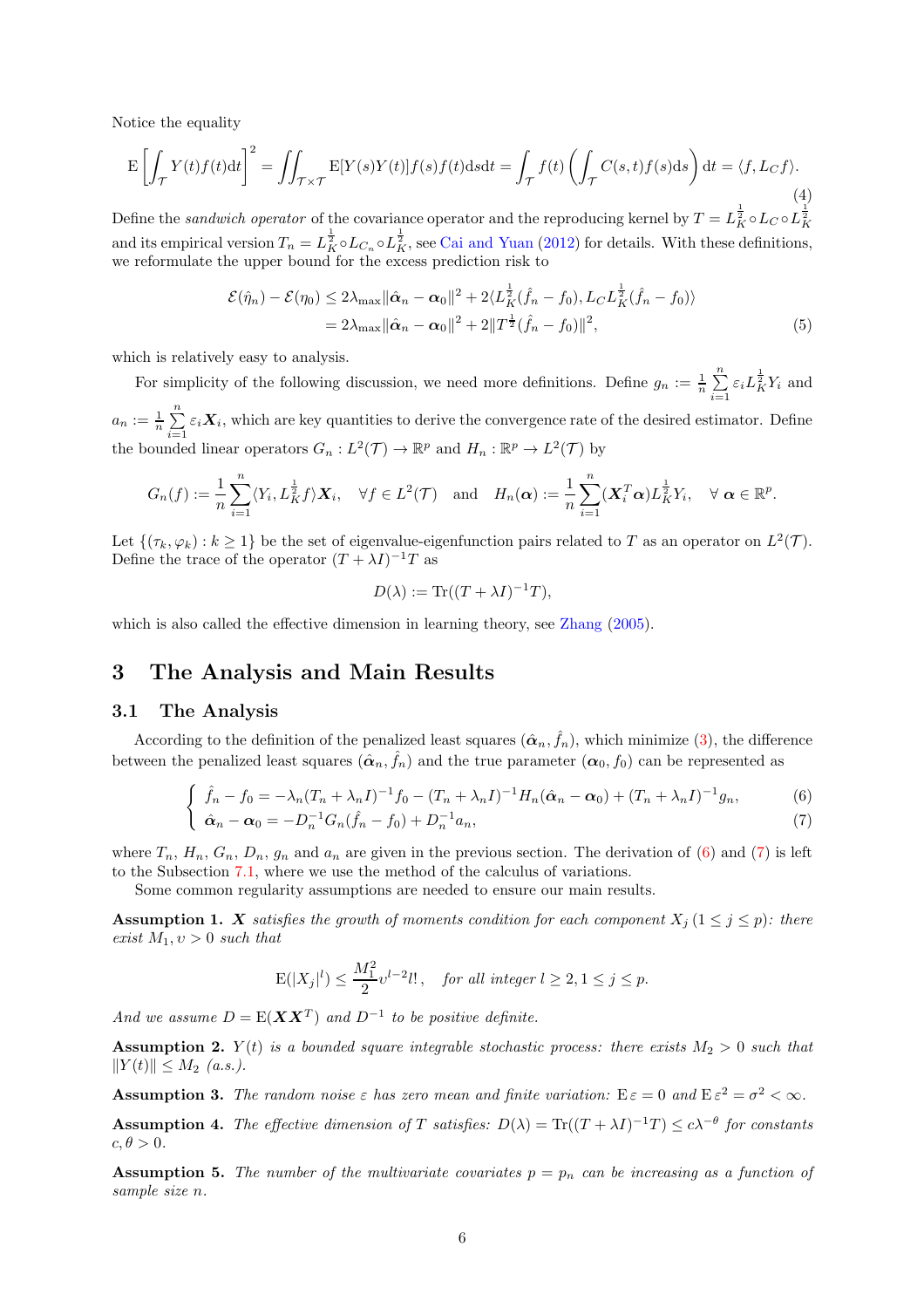The Assumption [1](#page-5-3) has been adopted in [Ai et al.](#page-22-18) [\(2020\)](#page-22-18), which is to serve for the Bernstein's inequality. We assume that  $Y(t)$  is bounded almost surely in the Assumption [2.](#page-5-4) Define a random variable  $\xi$  taking values in  $\text{HS}(\mathcal{T})$  by

$$
\xi(f) := (T + \lambda_n I)^{-\frac{1}{2}} \langle L_K^{\frac{1}{2}} Y, f \rangle L_K^{\frac{1}{2}} Y.
$$

Actually, we can weaken the Assumption [2](#page-5-4) by assuming the Bernstein's growth of moments condition of  $\xi$  in HS(T): there exist  $M_2, \nu > 0$  such that

<span id="page-6-3"></span>
$$
\mathcal{E}(\|\xi - \mathcal{E}\xi\|_{\text{HS}}^l) \le \frac{D(\lambda_n)M_2^2}{2}\nu^{l-2}l!, \quad \text{for all integer } l \ge 2.
$$
 (8)

Then using the Lemma [7,](#page-18-0) we obtain the same result as in the Lemma [1,](#page-6-2) by which we have the same result for the non-asymptotic optimal prediction error as in the Theorem [1.](#page-6-0) But the condition [\(8\)](#page-6-3) is difficult to verify, a similar condition is also provided for the FPCA method in [Brunel et al.](#page-22-14) [\(2016](#page-22-14)). Here, we do not provide the complete proof under under the condition [\(8\)](#page-6-3). The Assumption [3](#page-5-5) follows the general assumptions of zero mean and finite variance on random noise. The Assumption [4](#page-5-0) on the effective dimension has been adopted in [Tong and Ng](#page-23-7) [\(2018\)](#page-23-7), which reflects the convergence of eigenvalues of  $L_C$ and  $L_K$  and how their eigenfunctions align. The Assumption [4](#page-5-0) also contains the common assumption on the decay rate of the eigenvalues of T (see Remark [2\)](#page-7-0).

**Remark 1.** For the simplicity of later proof and statement of lemmas, we further assume  $\kappa$ ,  $M_2 > 1$ . These assumptions make no essential difference compared with the original assumptions because of the boundedness.

Before getting to our main results, we need two important lemmas, of which the proofs are left to the Section [7](#page-13-0) and [8.](#page-17-0) The following Lemma [1](#page-6-2) and Lemma [2](#page-6-1) can be viewed as the concentration inequalities for the operator-valued random variable  $T_n$ ,  $G_n$  and  $H_n$ . The concentration inequalities for the random variable taking values in a Hilbert space as stated in the Lemma [6](#page-18-1) and [7](#page-18-0) play an important role in the proofs of lemmas.

<span id="page-6-2"></span>**Lemma 1.** Under the Assumption [2,](#page-5-4) for any  $\delta_1 \in (0, 2e^{-1})$ , with probability at least  $1 - \delta_1$ , there exists

$$
||(T + \lambda_n I)^{-\frac{1}{2}}(T_n - T)||_{\text{op}} \le c_1 \log(\frac{2}{\delta_1})B_n,
$$

where  $c_1 := 2\kappa^2 M_2^2$  and  $B_n := \frac{1}{n\sqrt{\lambda_n}} + \sqrt{\frac{D(\lambda_n)}{n}}$ .

<span id="page-6-1"></span>**Lemma 2** ( $||G_n||_{op} = ||H_n||_{op}$ ). Under the Assumptions [1](#page-5-3) and [2,](#page-5-4) for any  $\delta_2 \in (0,1)$ , with probability at least  $1 - \delta_2$ , we have

$$
||G_n||_{\text{op}} = ||H_n||_{\text{op}} \le \frac{c_2 \log(\frac{2p}{\delta_2})}{\sqrt{n}},
$$

where  $c_2 := 2p\kappa(v + M_1)M_2$ .

#### 3.2 Main Results

With all the preparations we establish above, we enable to state the main result of this paper. The following theorem provides a non-asymptotic upper bound for the excess prediction risk.

<span id="page-6-0"></span>**Theorem [1](#page-5-3).** Under the Assumptions 1[-4,](#page-5-0) for any  $\delta_1, \delta_3, \delta_4, \delta_5 \in (0,1)$  and  $\delta_2 \in (0, 2e^{-1})$ , by taking  $\lambda_n = \omega n^{-\frac{1}{1+\theta}}$ , there exists an integer given by  $n_0 = \lceil \max\{N_1, N_2\} \rceil$ , where

$$
N_1 = 48v^2p\|D^{-1}\|_{\text{op}}(48p\|D^{-1}\|_{\text{op}}M_1^2 + 1)\log(\frac{2p^2}{\delta_5}) \quad \text{and}
$$

$$
N_2 = \left(\frac{12p^2\kappa^2(\nu + M_1)^2M_2^2\|D^{-1}\|_{\text{op}}}{\omega}\log^3(\frac{2p}{\delta_2})\log(\frac{2p}{\delta_5})\right)^{\frac{1+\theta}{\theta}},
$$

such that for  $n \geq n_0$ , we have with probability at least  $1 - \sum_{i=1}^{5}$  $\sum_{i=1} \delta_i$ 

<span id="page-6-4"></span>
$$
\mathcal{E}(\hat{\eta}_n) - \mathcal{E}(\eta_0) \le \left(2\lambda_{\max}(2c_4c_6 + c_5)^2 + 2c_9^2\right)n^{-1} + \left(4(c_7 + c_8)c_9\sqrt{\omega}\right)n^{-\frac{2+\theta}{2+2\theta}} + \left(2(c_7 + c_8)^2\omega\right)n^{-\frac{1}{1+\theta}},\tag{9}
$$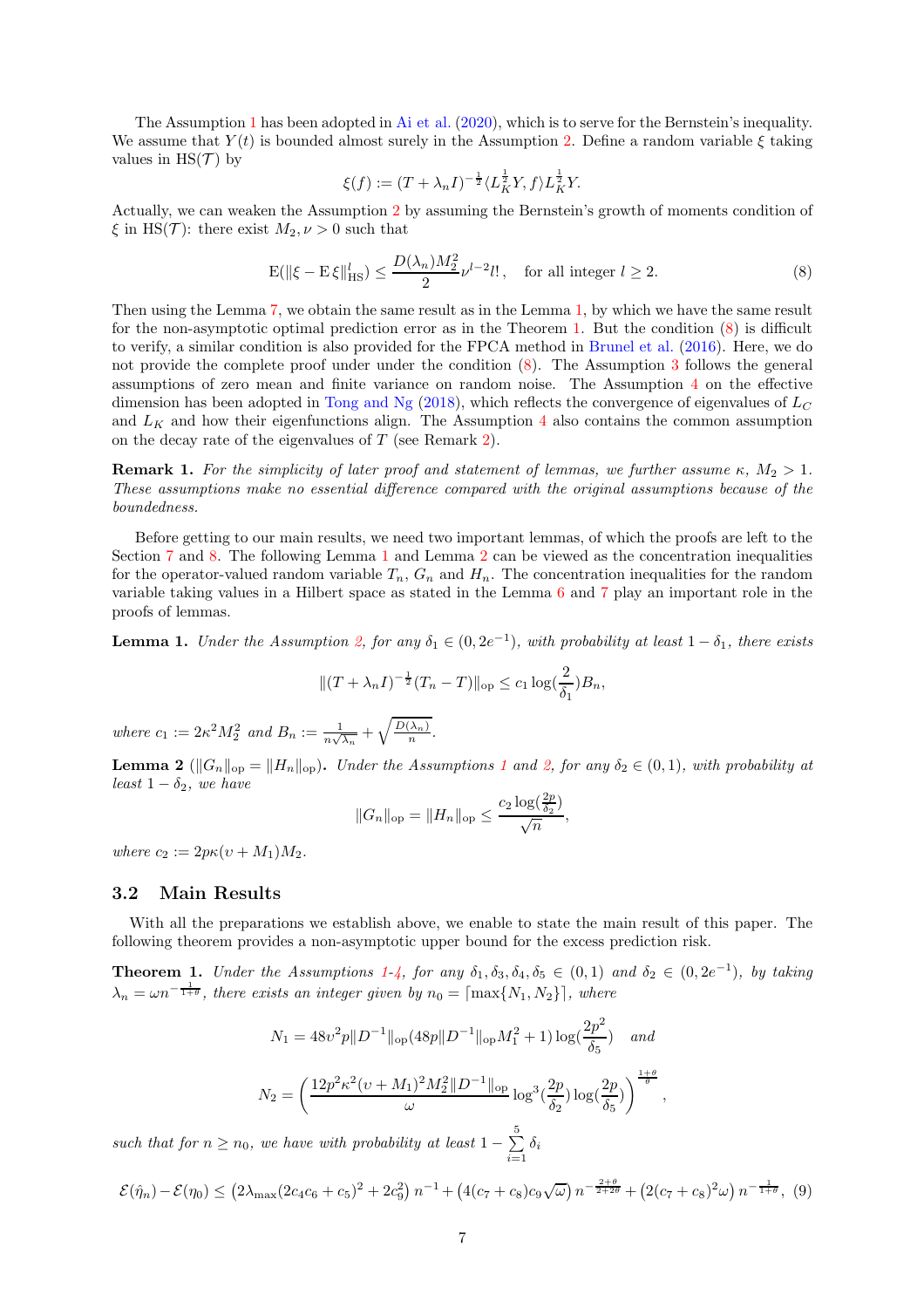where  $c_i$  (4  $\leq i \leq 9$ ) are specific constants given in the proof that depend on the true parameters and the assumptions, and can be written as

$$
c_4 = 3p\kappa(v + M_1)M_2||D^{-1}||_{op}\log(\frac{2p}{\delta_2}), \quad c_5 = \frac{3\sqrt{p}\sigma M_1||D^{-1}||_{op}}{2\sqrt{\delta_4}},
$$
  
\n
$$
c_6 = ||f_0|| + \frac{2p\kappa(v + M_1)M_2c_5}{\omega}\log(\frac{2p}{\delta_2}) + \frac{\sigma(\omega^{-1} + \omega^{-\frac{1+\theta}{2}}\sqrt{c})}{\sqrt{\delta_3}},
$$
  
\n
$$
c_7 = ||f_0|| \left(2\kappa^2 M_2^2(\omega^{-1} + \omega^{-\frac{1+\theta}{2}}\sqrt{c})\log(\frac{2}{\delta_1}) + 1\right),
$$
  
\n
$$
c_8 = \left(2\kappa^2 M_2^2(\omega^{-1} + \omega^{-\frac{1+\theta}{2}}\sqrt{c})\log(\frac{2}{\delta_1}) + 1\right)^2 \frac{\sigma(\omega^{-1} + \omega^{-\frac{1+\theta}{2}}\sqrt{c})}{\sqrt{\delta_3}} \quad and
$$
  
\n
$$
c_9 = \frac{2p\kappa(v + M_1)M_2(2c_4c_6 + c_5)}{\sqrt{\omega}} \left(2\kappa^2 M_2^2(\omega^{-1} + \omega^{-\frac{1+\theta}{2}}\sqrt{c})\log(\frac{2}{\delta_1}) + 1\right) \log(\frac{2p}{\delta_2}).
$$

Equation [\(9\)](#page-6-4) presents an exact convergence rate of the excess perdition risk with all precise constants determined by the regularity conditions. The first term in the right side of [\(9\)](#page-6-4) is ascribed to the parametric part of the PFLM. The second term is a mixed rate consisting of both the parametric and the functional part since the prediction risk is a square function composed by both the functional and non-functional predictors. The last term is a dominated term, which reveals that the signal strength  $||f_0||$ , the operator norm of the reproducing kernel, and the variation of functional predictor play a crucial role in the non-asymptotic convergence rate. These assumption-dependent constants are always ignored in most reference of asymptotic analysis for functional regressions.

From the proof of the Theorem [1,](#page-6-0) it is not hard to respectively obtain the non-asymptotic upper bounds of functional and the non-functional parameters in below.

<span id="page-7-3"></span>**Corollary 1.** Under the conditions in Theorem [1,](#page-6-0) for  $n > n_0$  we have,

<span id="page-7-1"></span>
$$
P\left(\left\|\hat{\boldsymbol{\alpha}}_n-\boldsymbol{\alpha}_0\right\| \le \frac{2c_4c_6+c_5}{\sqrt{n}}\right) \ge 1-\delta_2-\delta_3-\delta_4-\delta_5,\tag{10}
$$

<span id="page-7-2"></span>
$$
P\left(\|T^{\frac{1}{2}}(\hat{f}_n - f_0)\| \le (c_7 + c_8)\sqrt{\lambda_n} + \frac{c_9}{\sqrt{n}}\right) \ge 1 - \sum_{i=1}^5 \delta_i.
$$
 (11)

It should be noted that we are unable to show the asymptotic normality of the non-functional parameters  $\hat{\alpha}_n - \alpha_0$  because it is influenced by the functional parameter  $\hat{f}_n - f_0$  as shown in [\(7\)](#page-5-2). But it is difficult to derive an analogy of central limit theorem for the functional parameter.

The [\(10\)](#page-7-1) and [\(11\)](#page-7-2) in Corollary [1](#page-7-3) are useful high-probability events, which can be used to obtain the confidence balls for  $\alpha_0$  and  $f_0$  under the distance  $\|\hat{\alpha}_n - \alpha_0\|^2$  and  $\|T^{\frac{1}{2}}(\hat{f}_n - f_0)\|^2$ . They are also helpful to construct testing statistics, and thus they conceive non-asymptotic hypothesis testing for functional regressions, see ? for the case of nonparametric regressions.

Another corollary of the Theorem [1](#page-6-0) is the excess prediction risk  $\mathcal{E}(\hat{\eta}_n) - \mathcal{E}(\eta_0) = O_p(n^{-\frac{1}{1+\theta}})$ . From the proof, we notice the convergence rate of the prediction risk contributed by the multivariate part of the predictor is  $O_p(n^{-1})$ , faster than the convergence rate corresponding to the functional part of the predictor, which is  $O_p(n^{-\frac{1}{1+\theta}})$ . Therefore, the convergence rate of the prediction risk of the partially functional linear model is the same as the minimax rate for the functional linear model [Cai and Yuan](#page-22-10) [\(2012\)](#page-22-10).

<span id="page-7-0"></span>**Remark 2.** The assumption that the eigenvalues  $\tau_k$  decay as  $\tau_k \leq c' k^{-2r} (r > \frac{1}{2})$  is a special case of our more general assumption  $\lambda$  with regard to the effective dimension once we notice

$$
D(\lambda_n) = \sum_{k=1}^{+\infty} \frac{\tau_k}{\tau_k + \lambda_n} \le \sum_{k=1}^{+\infty} \frac{c' k^{-2r}}{c' k^{-2r} + \lambda_n} = \sum_{k=1}^{+\infty} \frac{c'}{c' + \lambda_n k^{2r}} \le \int_0^{+\infty} \frac{c'}{c' + \lambda_n t^{2r}} dt
$$
  

$$
\frac{s = \lambda_n^{\frac{1}{2r}} t}{\frac{s}{\lambda_n} \lambda_n^{\frac{1}{2r}}} \lambda_n^{-\frac{1}{2r}} \int_0^{+\infty} \frac{c'}{c' + s^{2r}} ds \lesssim \lambda_n^{-\frac{1}{2r}} \asymp n^{\frac{1}{1+2r}} \quad (\lambda_n = \omega n^{-\frac{2r}{1+2r}}).
$$

And we state this special case as the corollary below.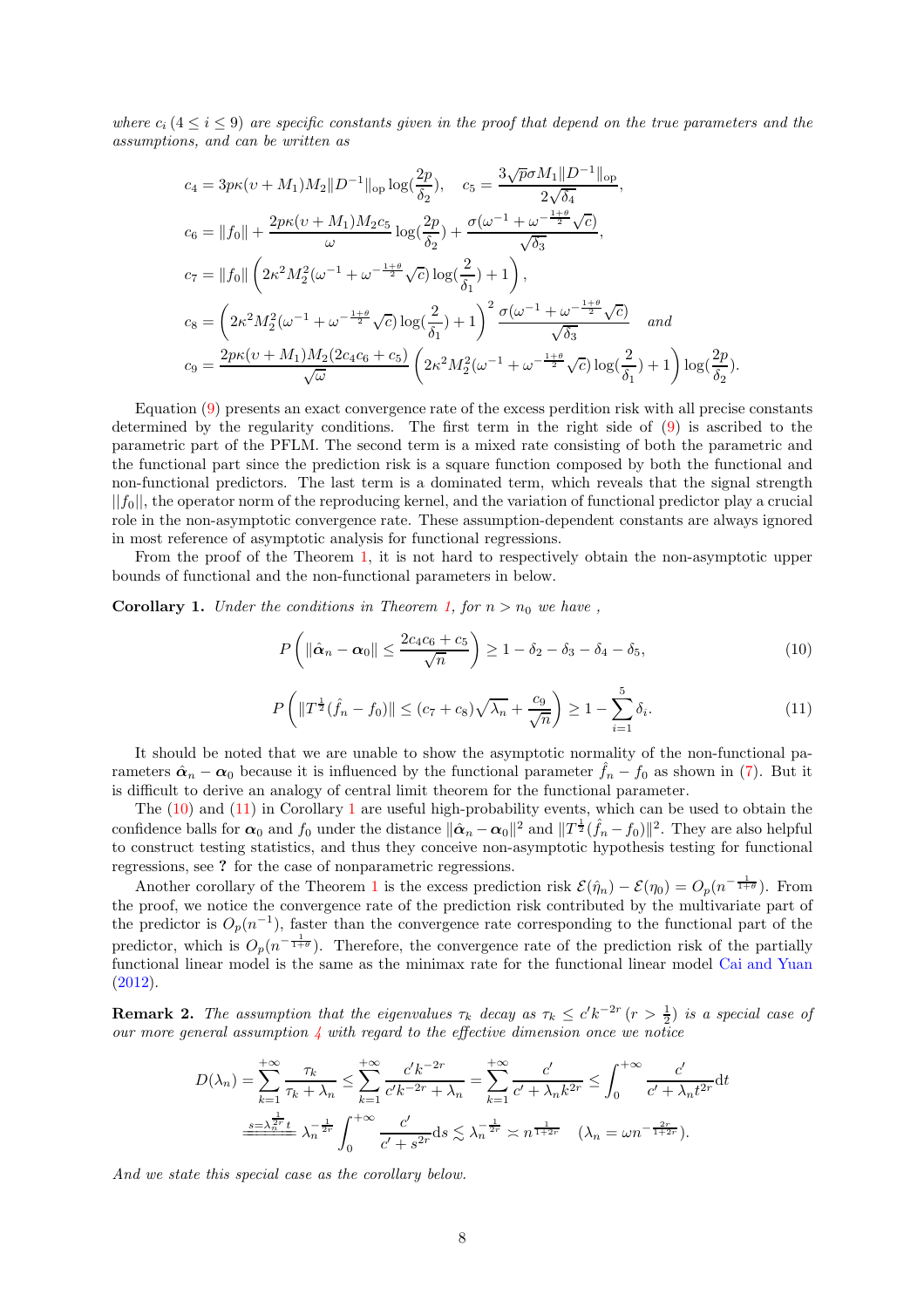**Corollary 2.** Suppose the Assumptions [1-](#page-5-3)[3](#page-5-5) are satisfied. Assume the eigenvalues  $\tau_k$  decay as  $\tau_k \leq c' k^{-2r}$ for some  $c' > 0$  and  $r > \frac{1}{2}$ . For any  $\delta_1, \delta_3, \delta_4, \delta_5 \in (0, 1)$  and  $\delta_2 \in (0, 2e^{-1})$ , by taking  $\lambda_n = \omega n^{-\frac{2r}{1+2r}}$ , there exits an integer  $n_0$  such that for  $n > n_0$ , we have with probability at least  $1 - \sum_{i=1}^{5}$  $\sum_{i=1} \delta_i$ 

$$
\mathcal{E}(\hat{\eta}_n) - \mathcal{E}(\eta_0) \le (2\lambda_{\max}(2c_4c_6 + c_5)^2 + 2c_9^2)n^{-1} + (4(c_7 + c_8)c_9\sqrt{\omega})n^{-\frac{1+4r}{2+4r}} + (2(c_7 + c_8)^2\omega)n^{-\frac{2r}{1+2r}},
$$

where  $c_i$  ( $4 \le i \le 9$ ) and  $n_0$  are the same as those of the Theorem [1](#page-6-0) except replacing  $\theta$  by  $\frac{1}{2r}$  and c by a constant relevant to c ′ and r.

An useful and insightful application of the Theorem [1](#page-6-0) is that we can consider the situation where the number of multivariate covariates  $p$  increases as a function of  $n$ . According to the definition of  $c_i$  (4  $\le i \le 9$ ) and  $N_i$  (i = 1, 2) in the proof, we reveal that

$$
c_4 = O(p \log(p)), \quad c_5 = O(p^{\frac{1}{2}}), \quad c_6 = O(p^{\frac{3}{2}} \log(p)), \quad c_7 = c_8 = O(1),
$$
  

$$
c_9 = O(p^{\frac{7}{2}} \log^3(p)), \quad N_1 = O(p^2 \log(p)) \quad \text{and} \quad N_2 = O(p^{\frac{2(1+\theta)}{\theta}} \log^{\frac{4(1+\theta)}{\theta}}(p)).
$$

From these orders, it implies

$$
(2\lambda_{\max}(2c_4c_6+c_5)^2+2c_9^2)n^{-1}=O(p^7\log^6(p)n^{-1}), \quad (4(c_7+c_8)c_9\sqrt{\omega})n^{-\frac{2+\theta}{2+2\theta}}=O(p^{\frac{7}{2}}\log^3(p)n^{-\frac{2+\theta}{2+2\theta}})
$$
  
and 
$$
(2(c_7+c_8)^2\omega)n^{-\frac{1}{1+\theta}}=O(n^{-\frac{1}{1+\theta}}).
$$

When letting  $p^7 \log^6(p) n^{-1} \to 0$ , i.e.  $n \gg O(p^7 \log^6(p))$ . The term  $O(p^{\frac{7}{2}} \log^3(p) n^{-\frac{2+\theta}{2+2\theta}})$  can be dominated by the term  $p^7 \log^6(p) n^{-1}$ , so we have as  $n, p \to \infty$ 

$$
p^{\frac{7}{2}} \log^3(p) n^{-\frac{2+\theta}{2+2\theta}} \ll O(n^{\frac{1}{2} - \frac{2+\theta}{2+2\theta}}) \to 0.
$$

Notice  $n \gg O(p^7 \log^6(p)) \gg O(p^2 \log(p)) = N_1$ . If we let  $\frac{2(1+\theta)}{\theta} < 7 \Leftrightarrow \theta > \frac{2}{5}$ , we have  $n \gg N_2$  under the condition  $p^7 \log^6(p) n^{-1} \to 0$  after noticing  $p \gg \log^{\epsilon}(p)$  for any  $\epsilon \in \mathbb{R}$ . Therefore we have the following prediction consistency for the increasing dimension situation of non-functional parameters.

<span id="page-8-1"></span>**Corollary 3.** Under the Assumptions [1-](#page-5-3)[5,](#page-5-6) if the constant  $\theta > \frac{2}{5}$  in the Assumption [4](#page-5-0) and  $p^7 \log^6(p) =$  $o(n)$  in the Assumption [5,](#page-5-6) we have the consistency for the excess prediction risk:

$$
\mathcal{E}(\hat{\eta}_n) - \mathcal{E}(\eta_0) = o_p(1).
$$

**Remark 3.** If we assume the eigenvalues  $\tau_k$  decay as  $\tau_k \leq c' k^{-2r}$   $(r > \frac{1}{2})$  in the increasing-dimensional setting, by applying the Corollary [3](#page-8-1) and noticing  $\theta = \frac{1}{2r}$ , we need to further assume  $r < \frac{5}{4}$  to obtain the prediction consistency, which means the convergence rate of eigenvalues can not be too fast. Intuitively, when p increases, r can not be too large or equivalently, the effective dimension  $D(\lambda_n) \approx n^{\frac{1}{1+2r}}$  can not be too small. It implies we need to find a trade-off between the number of non-functional predictors and the effective dimension to get the prediction consistency.

The prediction consistency theory has been well-established for the estimators in non-parametric statistics and high-dimensional statistics, see [Zhuang and Lederer](#page-23-11) [\(2018](#page-23-11)) for the recent development for general regularized maximum likelihood estimators. However their works specially aim for nonparametric or high-dimensional models, they do not cover the semi-parametric case as studied in our paper.

# <span id="page-8-0"></span>4 Minimax Lower Bound

In this section, we derive a minimax lower bound for the excess prediction risk in the following Theorem [2.](#page-9-1) To verify the optimality of the upper bound of the prediction risk for the proposed estimator, the result on minimax lower bound below shows the prediction risk of our estimator achieves the theoretical lower bound caused by the intrinsic limitation of the PFLM. Let  $P_{\alpha_0,\beta_0}$  be the probability taken over the space  $(Z, X, Y)$  where Z is generated by the true parameter  $Z = \mathbf{X}^T \boldsymbol{\alpha}_0 + \langle Y, \beta_0 \rangle + \varepsilon$ . Before stating the main result, we need a regularity assumption relevant to the variance of the random noise.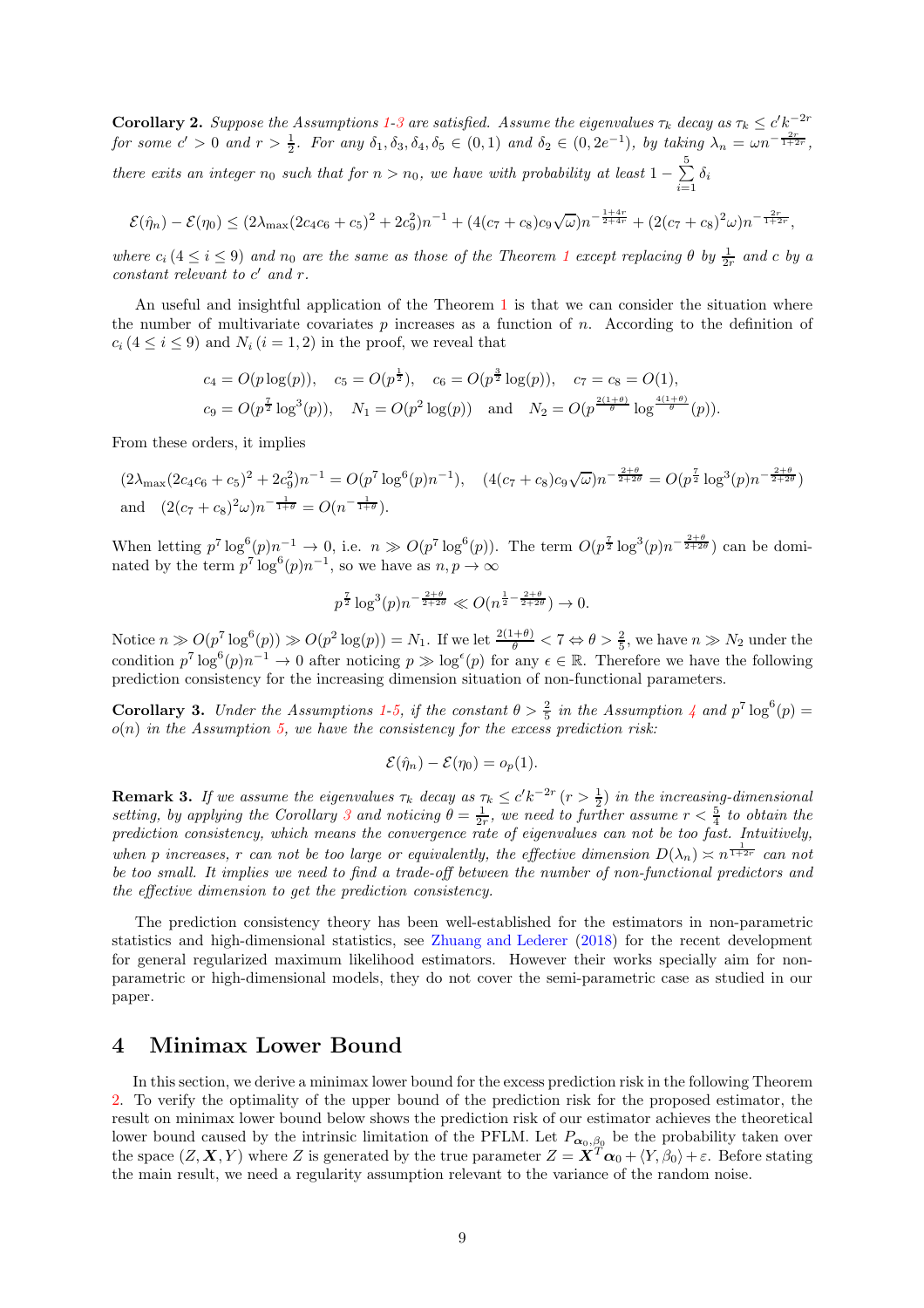<span id="page-9-2"></span>**Assumption 6.** For a fixed  $\alpha_0^* \in \mathbb{R}^p$  and different  $\beta_1, \beta_2 \in \mathcal{H}(K)$ . We assume that the Kullback-Leibler distance between  $P_{\boldsymbol{\alpha}_0^*,\beta_1}$  and  $P_{\boldsymbol{\alpha}_0^*,\beta_2}$  can be bounded by

$$
K(P_{\alpha_0^*,\beta_1}|P_{\alpha_0^*,\beta_2}) := \mathcal{E}_{\alpha_0^*,\beta_1} \log \left(\frac{\mathrm{d}P_{\alpha_0^*,\beta_1}}{\mathrm{d}P_{\alpha_0^*,\beta_2}}\right) \leq K_{\sigma^2} \mathcal{E}(\langle Y,\beta_1-\beta_2\rangle)^2,
$$

where  $K_{\sigma^2}$  is a positive variance-dependent constant and  $E_{\alpha_0^*,\beta_1}$  means the expectation taken over the probability  $P_{\boldsymbol{\alpha}_0^*,\beta_1}$ .

The examples of constant  $K_{\sigma^2}$  include noises of exponential families (see [Abramovich and Grinshtein](#page-22-19) [\(2016\)](#page-22-19); [Du and Wang](#page-22-4) [\(2014\)](#page-22-4)) and noises with self-concordant log-density function (see [Ostrovskii and Bach](#page-22-20) [\(2018\)](#page-22-20)). If we assume the random noise  $\varepsilon \sim N(0, \sigma^2)$ , the constant

<span id="page-9-4"></span>
$$
K_{\sigma^2} = \frac{1}{2\sigma^2},\tag{12}
$$

of which the proof is left to the Subsection [8.7.](#page-21-1) Now we state the main theorem of this section.

<span id="page-9-1"></span>**Theorem 2.** Under the Assumptions [3](#page-5-5) and [6,](#page-9-2) suppose the eigenvalues  $\{\tau_k : k \geq 1\}$  of the operator T decay as  $b_1k^{-2r} \leq \tau_k \leq b_2k^{-2r}$  for some  $r \in (0, \infty)$  and  $b_2 > b_1 > 0$ , then for  $\rho \in (0, \frac{1}{8})$ , there exists a sequence  $\{N_n\}_{n\geq 1}$  satisfying

$$
\log(N_n) \ge \left(\frac{8}{\log 2}\right)^{-\frac{2r}{1+2r}} (b_2 K_{\sigma^2})^{\frac{1}{1+2r}} \rho^{-\frac{1}{1+2r}} n^{\frac{1}{1+2r}}, \tag{13}
$$

such that when  $n \geq \frac{\rho \log 2}{8b_2 K_{\sigma^2}}$ , the excess prediction risk satisfies

$$
\inf_{\tilde{\eta}}\sup_{\eta_0\in\mathbb{R}^p\times\mathcal{H}(K)}P\left(\mathcal{E}(\tilde{\eta})-\mathcal{E}(\eta_0)\geq\frac{b_1}{2^{4(1+r)}}(\frac{8b_2K_{\sigma^2}}{\rho\log 2})^{-\frac{2r}{1+2r}}n^{-\frac{2r}{1+2r}}\right)\geq\frac{\sqrt{N_n}}{1+\sqrt{N_n}}\left(1-2\rho-\sqrt{\frac{2\rho}{\log N_n}}\right),
$$

where we identify the prediction rule  $\tilde{\eta}$  as the arbitrary estimator  $(\tilde{\alpha}, \tilde{\beta})$  based on the training samples  $\{(Z_i, X_i, Y_i)\}_{i=1}^n$ , and view  $\eta_0$  as the true parameter  $(\alpha_0, \beta_0) \in \mathbb{R}^p \times \mathcal{H}(K)$ . We emphasize the probability  $\tilde{P}$  is taken over the product space of training samples  $\{(Z_i, \boldsymbol{X}_i, Y_i)\}_{i=1}^n$  generated by the true parameter  $\eta_0 = (\boldsymbol{\alpha}_0, \beta_0).$ 

In the existing literature, most results about the minimax bound are in the asymptotic sense, while the constants in our result are precise and specified. Letting  $N_n \to \infty$ , the lower bound inequality in the Theorem [2](#page-9-1) implies

$$
\lim_{n \to \infty} \inf_{\tilde{\eta}} \sup_{\eta_0 \in \mathbb{R}^p \times \mathcal{H}(K)} P(\mathcal{E}(\tilde{\eta}) - \mathcal{E}(\eta_0) \ge b' \rho^{\frac{2r}{1+2r}} n^{-\frac{2r}{1+2r}}) \ge 1 - 2\rho
$$

for some constant b', by which we get the asymptotic minimax lower bound:

$$
\lim_{a \to 0} \lim_{n \to \infty} \inf_{\tilde{\eta}} \sup_{\eta_0 \in \mathbb{R}^p \times \mathcal{H}(K)} P(\mathcal{E}(\tilde{\eta}) - \mathcal{E}(\eta_0) \ge an^{-\frac{2r}{1+2r}}) = 1.
$$

# <span id="page-9-0"></span>5 Proof of the Theorem [1](#page-6-0)

When setting  $\lambda_n = \omega n^{-\frac{1}{1+\theta}}$ , we have  $\frac{1}{n} < n^{-\frac{1}{1+\theta}} = \frac{\lambda_n}{\omega} = \frac{\sqrt{\lambda_n}}{\omega} \sqrt{\lambda_n}$  and

<span id="page-9-3"></span>
$$
\frac{D(\lambda_n)}{n} \le \frac{c(\omega n^{-\frac{1}{1+\theta}})^{-\theta}}{n} = c\omega^{-\theta} n^{-\frac{1}{1+\theta}} = c\omega^{-(1+\theta)}\lambda_n,
$$

by which we have  $B_n \leq (\omega^{-1} + \omega^{-\frac{1+\theta}{2}}\sqrt{c})\sqrt{\lambda_n}$  $B_n \leq (\omega^{-1} + \omega^{-\frac{1+\theta}{2}}\sqrt{c})\sqrt{\lambda_n}$  $B_n \leq (\omega^{-1} + \omega^{-\frac{1+\theta}{2}}\sqrt{c})\sqrt{\lambda_n}$  in Lemma 1 and  $n\lambda_n = \omega n^{\frac{\theta}{1+\theta}} \geq \omega$ . Applying Lemmas [2,](#page-6-1) [3](#page-15-0) and [5](#page-16-0) to [\(7\)](#page-5-2), when  $n > n_0$ , we have with probability at least  $1 - \delta_2 - \delta_4 - \delta_5$ 

$$
\|\hat{\alpha}_n - \alpha_0\| \le \|D_n^{-1}\|_{\text{op}} \|G_n\|_{\text{op}} \|\hat{f}_n - f_0\| + \|D_n^{-1}\|_{\text{op}} \|a_n\|
$$
  

$$
\le \frac{3}{2} \|D^{-1}\|_{\text{op}} \frac{c_2 \log(\frac{2p}{\delta_2})}{\sqrt{n}} \|\hat{f}_n - f_0\| + \frac{3}{2} \|D^{-1}\|_{\text{op}} \frac{c_3}{\sqrt{\delta_4 \sqrt{n}}} = \frac{c_4}{\sqrt{n}} \|\hat{f}_n - f_0\| + \frac{c_5}{\sqrt{n}}, \tag{14}
$$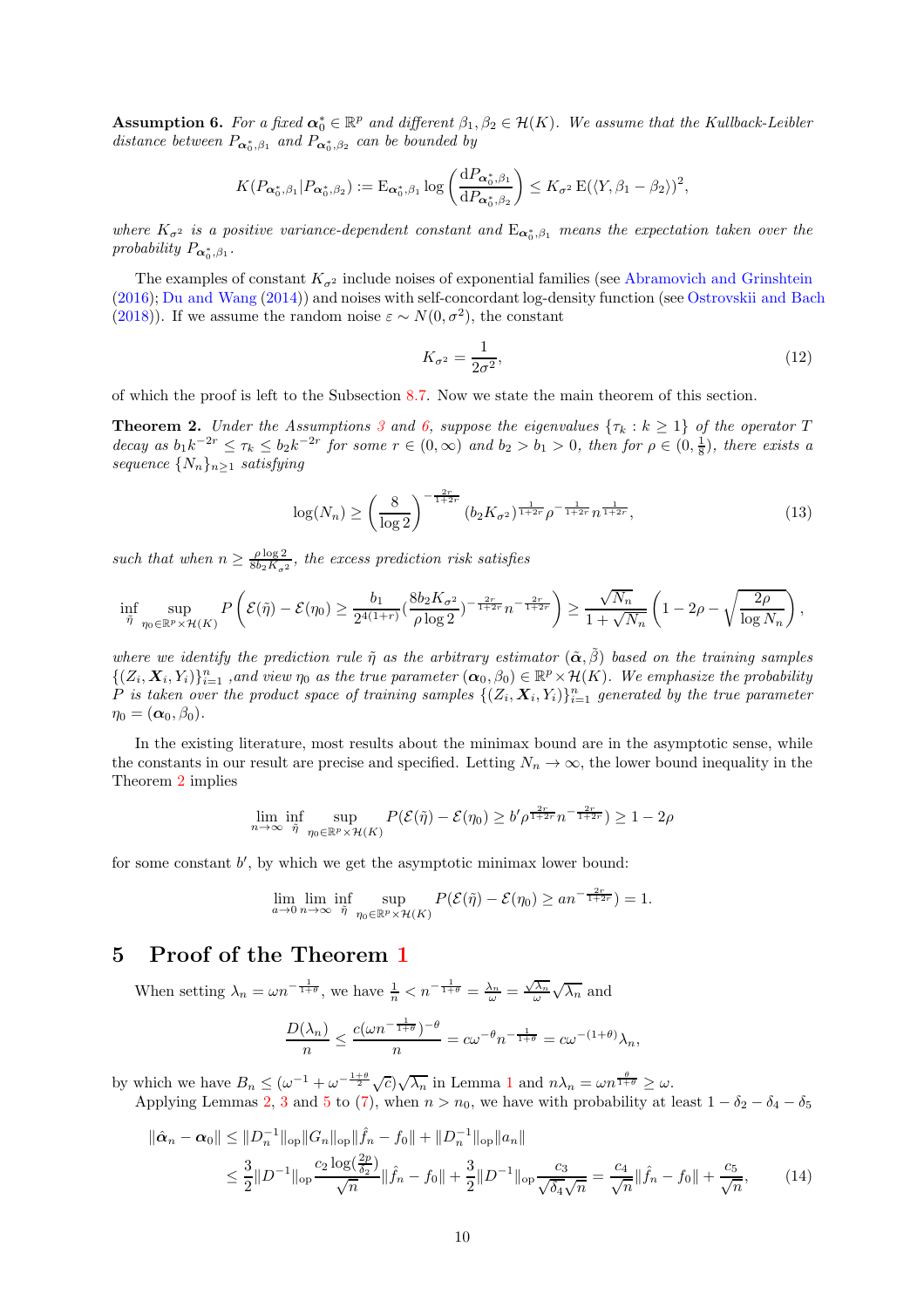where we let  $c_4 := \frac{3c_2 ||D^{-1}||_{op}}{2} \log(\frac{2p}{\delta_2})$  and  $c_5 := \frac{3c_3 ||D^{-1}||_{op}}{2\sqrt{\delta_4}}$ .

First, we want to bound  $\|\hat{f}_n - f_0\|$ . According to [\(6\)](#page-5-2), it gives

$$
\|\hat{f}_n - f_0\| \leq \lambda_n \|(T_n + \lambda_n I)^{-1}\|_{\text{op}} \|f_0\| + \|(T_n + \lambda_n I)^{-1}\|_{\text{op}} \|H_n\|_{\text{op}} \|\hat{\alpha}_n - \alpha_0\| + \|(T_n + \lambda_n I)^{-1}g_n\|
$$
  
=:  $I_1 + I_2 + I_3$ .

For the term  $I_1$ , we have  $I_1 \le ||f_0||$  because  $||(T_n + \lambda_n I)^{-1}||_{op} \le \frac{1}{\lambda_n}$ . For the term  $I_2$ , combining [\(14\)](#page-9-3) we have with probability at least  $1 - \delta_2 - \delta_4 - \delta_5$ 

$$
I_2 \leq \frac{1}{\lambda_n} \frac{c_2 \log(\frac{2p}{\delta_2})}{\sqrt{n}} \frac{c_4}{\sqrt{n}} \|\hat{f}_n - f_0\| + \frac{1}{\lambda_n} \frac{c_2 \log(\frac{2p}{\delta_2})}{\sqrt{n}} \frac{c_5}{\sqrt{n}} = \frac{c_2 c_4 \log(\frac{2p}{\delta_2})}{n \lambda_n} \|\hat{f}_n - f_0\| + \frac{c_2 c_5 \log(\frac{2p}{\delta_2})}{n \lambda_n} \leq \frac{c_2 c_4 \log(\frac{2p}{\delta_2})}{n \lambda_n} \|\hat{f}_n - f_0\| + \frac{c_2 c_5}{\omega} \log(\frac{2p}{\delta_2}),
$$

where we use  $n\lambda_n \geq \omega$ .

For the term  $I_3$ , we obtain with probability at least  $1 - \delta_3$  by Lemma [8](#page-19-0)

$$
I_3 \leq ||(T_n + \lambda_n I)^{-\frac{1}{2}}||_{\text{op}} ||(T_n + \lambda_n I)^{-\frac{1}{2}} g_n|| \leq \frac{1}{\sqrt{\lambda_n}} \frac{\sigma}{\sqrt{\delta_3}} B_n \leq \frac{\sigma(\omega^{-1} + \omega^{-\frac{1+\theta}{2}} \sqrt{c})}{\sqrt{\delta_3}},
$$

where we use  $B_n \leq (\omega^{-1} + \omega^{-\frac{1+\theta}{2}} \sqrt{c})\sqrt{\lambda_n}$  in the last step. Thus we can bound  $\|\hat{f}_n - f_0\|$  by  $I_1$ ,  $I_2$  and  $I_3$ 

$$
\|\hat{f}_n - f_0\| \le \|f_0\| + \frac{c_2 c_4 \log(\frac{2p}{\delta_2})}{n\lambda_n} \|\hat{f}_n - f_0\| + \frac{c_2 c_5}{\omega} \log(\frac{2p}{\delta_2}) + \frac{\sigma(\omega^{-1} + \omega^{-\frac{1+\theta}{2}}\sqrt{c})}{\sqrt{\delta_3}}
$$
  
= 
$$
\frac{c_2 c_4 \log(\frac{2p}{\delta_2})}{n\lambda_n} \|\hat{f}_n - f_0\| + c_6,
$$

where we define  $c_6 := ||f_0|| + \frac{c_2c_5}{\omega} \log(\frac{2p}{\delta_2}) + \frac{\sigma(\omega^{-1} + \omega^{-\frac{1+\theta}{2}}\sqrt{c})}{\sqrt{\delta_3}}.$ 

Notice when  $\lambda_n = \omega n^{-\frac{1}{1+\theta}}$ ,  $n\lambda_n = \omega n^{\frac{\theta}{1+\theta}}$  and when  $n > \left(\frac{2c_2c_4}{\omega} \log(\frac{2p}{\delta_5})\right)^{\frac{1+\theta}{\theta}}$ , we have

$$
\frac{c_2c_4\log(\frac{2p}{\delta_2})}{n\lambda_n}\leq \frac{1}{2}.
$$

Therefore, when  $n > N_1$ , we obtain with probability at least  $1 - \delta_2 - \delta_3 - \delta_4 - \delta_5$ 

$$
\frac{1}{2} \|\hat{f}_n - f_0\| \le \|\hat{f}_n - f_0\| - \frac{c_2 c_4 \log(\frac{2p}{\delta_2})}{n \lambda_n} \|\hat{f}_n - f_0\| \le c_6,
$$

which equals to  $\|\hat{f}_n - f_0\| \leq 2c_6$ .

Next, we turn to bound  $\|\hat{\boldsymbol{\alpha}}_n - \boldsymbol{\alpha}_0\|$ . According to [\(14\)](#page-9-3), we have with probability at least  $1 - \delta_2$  –  $\delta_3 - \delta_4 - \delta_5,$ 

<span id="page-10-0"></span>
$$
\|\hat{\boldsymbol{\alpha}}_n - \boldsymbol{\alpha}_0\| \le \frac{2c_4c_6 + c_5}{\sqrt{n}}.\tag{15}
$$

Then we find a way to bound  $||T^{\frac{1}{2}}(\hat{f}_n - f_0)||$ . According to [\(6\)](#page-5-2), we have

$$
||T^{\frac{1}{2}}(\hat{f}_n - f_0)|| \leq \lambda_n ||T^{\frac{1}{2}}(T_n + \lambda_n I)^{-1}||_{op}||f_0|| + ||T^{\frac{1}{2}}(T_n + \lambda_n I)^{-1}||_{op}||H_n||_{op}||\hat{\alpha}_n - \alpha_0|| +
$$
  
+ 
$$
||T^{\frac{1}{2}}(T_n + \lambda_n I)^{-1}g_n||
$$
  
=:  $E_1 + E_2 + E_3$ .

For the term  $E_1$  $E_1$ , we have with probability at least  $1 - \delta_1$  by Lemma 1

$$
E_1 \leq \lambda_n \| (T + \lambda_n I)^{\frac{1}{2}} (T_n + \lambda_n I)^{-\frac{1}{2}} \|_{op} \| (T_n + \lambda_n I)^{-\frac{1}{2}} \|_{op} \| f_0 \|
$$
  
\n
$$
\leq \lambda_n \left( \frac{1}{\sqrt{\lambda_n}} \| (T_n + \lambda_n I)^{-\frac{1}{2}} (T_n - T) \|_{op} + 1 \right) \frac{1}{\sqrt{\lambda_n}} \| f_0 \|
$$
  
\n
$$
\leq \sqrt{\lambda_n} \| f_0 \| \left( c_1 \log(\frac{2}{\delta_1}) \frac{B_n}{\sqrt{\lambda_n}} + 1 \right) \leq \| f_0 \| \left( c_1 (\omega^{-1} + \omega^{-\frac{1+\theta}{2}} \sqrt{c}) \log(\frac{2}{\delta_1}) + 1 \right) \sqrt{\lambda_n} = c_7 \sqrt{\lambda_n},
$$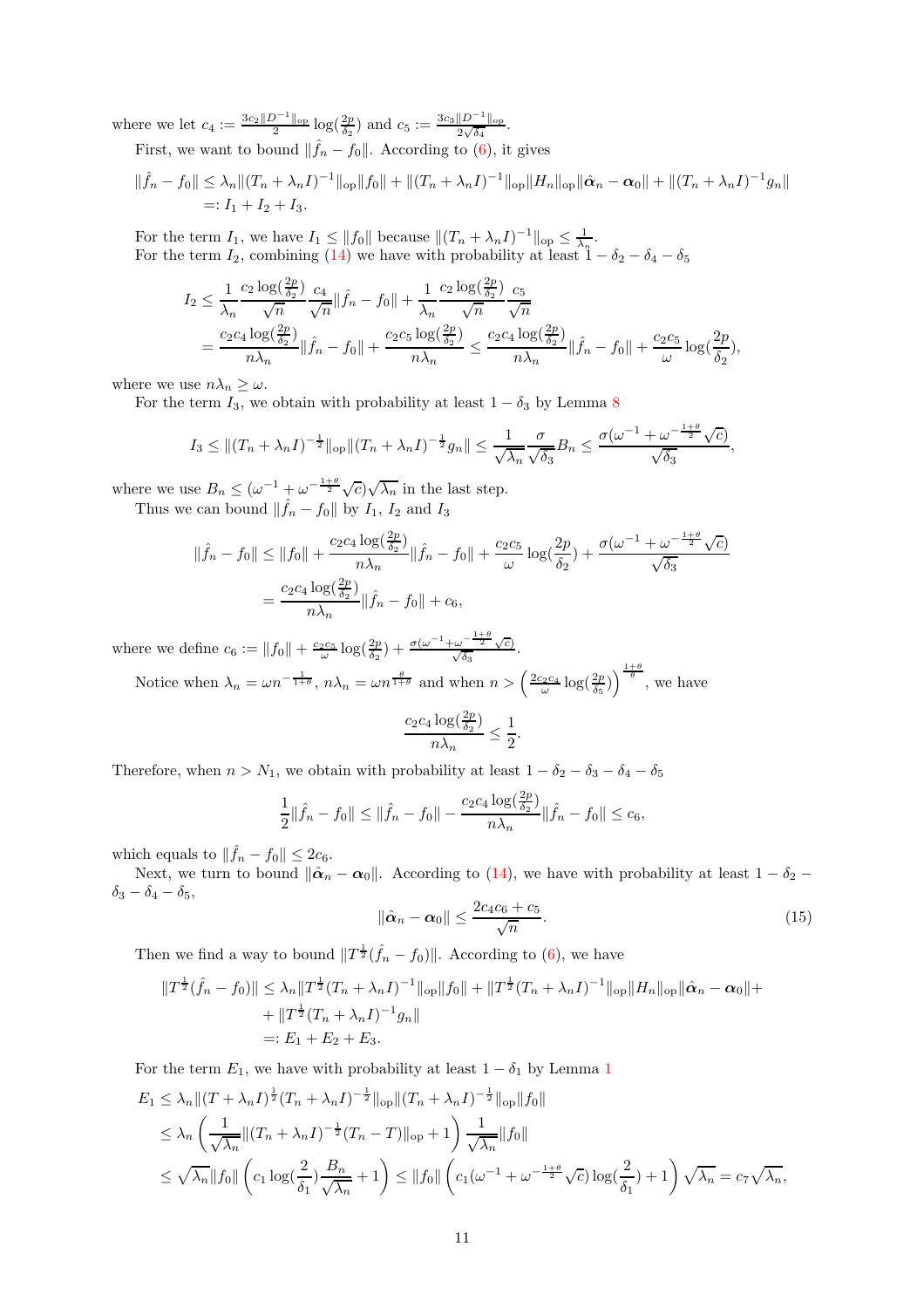where we use the Inequality [2](#page-20-0) in the second inequality and the fact  $B_n \leq (\omega^{-1} + \omega^{-\frac{1+\theta}{2}}\sqrt{c})\sqrt{\lambda_n}$  in the last inequality and define

$$
c_7 := ||f_0|| \left( c_1 (\omega^{-1} + \omega^{-\frac{1+\theta}{2}} \sqrt{c}) \log(\frac{2}{\delta_1}) + 1 \right).
$$

For the term  $E_3$ , by applying the Inequality [\(2\)](#page-20-0) and the Lemma [8,](#page-19-0) we have with probability at least  $1 - \delta_1 - \delta_3$ 

$$
E_3 \le ||(T + \lambda_n I)^{\frac{1}{2}} (T_n + \lambda_n I)^{-\frac{1}{2}} ||_{op} ||(T_n + \lambda_n I)^{-\frac{1}{2}} (T + \lambda_n I)^{\frac{1}{2}} ||_{op} ||(T + \lambda_n I)^{-\frac{1}{2}} g_n||
$$
  
\n
$$
\le \left(\frac{1}{\sqrt{\lambda_n}} ||(T_n + \lambda_n I)^{-\frac{1}{2}} (T_n - T)||_{op} + 1\right)^2 \frac{\sigma}{\sqrt{\delta_3}} B_n
$$
  
\n
$$
\le \left(c_1 \log(\frac{2}{\delta_1}) \frac{B_n}{\sqrt{\lambda_n}} + 1\right)^2 \frac{\sigma}{\sqrt{\delta_3}} B_n
$$
  
\n
$$
\le \left(c_1 (\omega^{-1} + \omega^{-\frac{1+\theta}{2}} \sqrt{c}) \log(\frac{2}{\delta_1}) + 1\right)^2 \frac{\sigma(\omega^{-1} + \omega^{-\frac{1+\theta}{2}} \sqrt{c})}{\sqrt{\delta_3}} \sqrt{\lambda_n} = c_8 \sqrt{\lambda_n},
$$

where in the last inequality we let

$$
c_8 := \left(c_1(\omega^{-1} + \omega^{-\frac{1+\theta}{2}}\sqrt{c})\log\left(\frac{2}{\delta_1}\right) + 1\right)^2 \frac{\sigma(\omega^{-1} + \omega^{-\frac{1+\theta}{2}}\sqrt{c})}{\sqrt{\delta_3}}
$$

.

.

,

Notice we have [\(15\)](#page-10-0) with probability at least  $1 - \delta_2 - \delta_3 - \delta_4 - \delta_5$ . Therefore, for the term  $E_2$  we obtain with probability at least  $1 - \sum_{n=1}^{5}$  $\sum_{i=1}^{n} \delta_i$ , by using the Inequality [2,](#page-20-0)  $\|(T_n + \lambda_n I)^{-\frac{1}{2}}\|_{\text{op}} \leq \frac{1}{\sqrt{2}}$  $\frac{1}{\lambda_n}$ , Lemma [2](#page-6-1) and [\(15\)](#page-10-0),

$$
E_2 \le ||(T + \lambda_n I)^{\frac{1}{2}} (T_n + \lambda_n I)^{-\frac{1}{2}}||_{op} ||(T_n + \lambda_n I)^{-\frac{1}{2}}||_{op} ||H_n||_{op} ||\hat{\alpha}_n - \alpha_0||
$$
  
\n
$$
\le \left( (c_1(\omega^{-1} + \omega^{-\frac{1+\theta}{2}}\sqrt{c}) \log(\frac{2}{\delta_1}) + 1 \right) \frac{1}{\sqrt{\lambda_n}} \cdot \frac{c_2 \log(\frac{2p}{\delta_2})}{\sqrt{n}} \cdot \frac{2c_4 c_6 + c_5}{\sqrt{n}}
$$
  
\n
$$
\le \frac{c_2(2c_4 c_6 + c_5)}{\sqrt{\omega}} \left( (c_1(\omega^{-1} + \omega^{-\frac{1+\theta}{2}}\sqrt{c}) \log(\frac{2}{\delta_1}) + 1 \right) \log(\frac{2p}{\delta_2}) \frac{1}{\sqrt{n}} = \frac{c_9}{\sqrt{n}}
$$

where in the last step we use  $n\lambda_n \geq \omega$  and define

$$
c_9 := \frac{c_2(2c_4c_6 + c_5)}{\sqrt{\omega}} \left( c_1(\omega^{-1} + \omega^{-\frac{1+\theta}{2}}\sqrt{c}) \log(\frac{2}{\delta_1}) + 1 \right) \log(\frac{2p}{\delta_2}).
$$

Thus, we bound  $||T^{\frac{1}{2}}(\hat{f}_n - f_0)||$  by

$$
||T^{\frac{1}{2}}(\hat{f}_n - f_0)|| \le E_1 + E_2 + E_3 \le (c_7 + c_8)\sqrt{\lambda_n} + \frac{c_9}{\sqrt{n}}
$$

Recall the excess prediction risk can be bounded by

$$
\mathcal{E}(\hat{\eta}_n) - \mathcal{E}(\eta_0) \le 2\lambda_{\max} ||\hat{\alpha}_n - \alpha_0||^2 + 2||T^{\frac{1}{2}}(\hat{f}_n - f_0)||^2,
$$

based on which we further have

$$
\mathcal{E}(\hat{\eta}_n) - \mathcal{E}(\eta_0) \le 2\lambda_{\max} \left(\frac{2c_4c_6 + c_5}{\sqrt{n}}\right)^2 + 2\left((c_7 + c_8)\sqrt{\lambda_n} + \frac{c_9}{\sqrt{n}}\right)^2 = C_1n^{-1} + C_2\sqrt{\frac{\lambda_n}{n}} + C_3\lambda_n,
$$

where  $C_1 := 2\lambda_{\text{max}}(2c_4c_6 + c_5)^2 + 2c_9^2$ ,  $C_2 := 4(c_7 + c_8)c_9$  and  $C_3 := 2(c_7 + c_8)^2$ .

Finally we get the desired conclusion after we notice  $\sqrt{\frac{\lambda_n}{n}} = \sqrt{\omega}n^{-\frac{2+\theta}{2+2\theta}}$  in the above proof.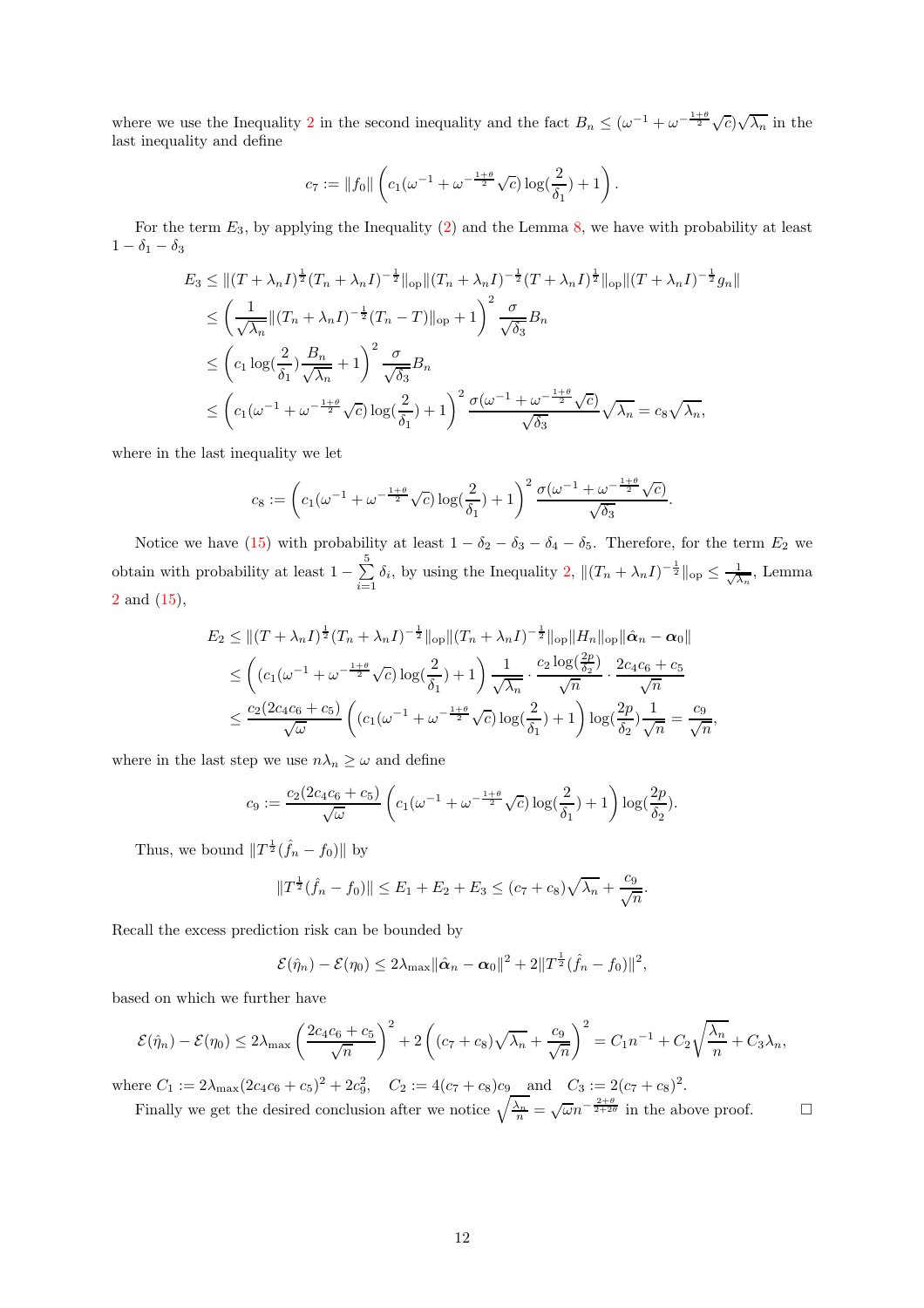# <span id="page-12-0"></span>6 Proof of the Theorem [2](#page-9-1)

Let M be the smallest integer greater than  $b_0 n^{\frac{1}{1+2r}}$ , where  $b_0$  will be defined in later proof. For a binary sequence  $\theta = (\theta_{M+1}, \dots, \theta_{2M}) \in \{0, 1\}^M$ , define

$$
\beta_{\theta} = M^{-\frac{1}{2}} \sum_{k=M+1}^{2M} \theta_k L_K^{\frac{1}{2}} \varphi_k.
$$

By applying  $\langle L^{\frac{1}{2}}_K\varphi_j, L^{\frac{1}{2}}_K\varphi_k\rangle_K = \langle \varphi_j, L_K\varphi_k\rangle_K = \langle \varphi_j, \varphi_k\rangle = \delta_{jk}$ , we can show  $\beta_{\theta} \in \mathcal{H}(K)$ , because

$$
\|\beta_{\theta}\|_{K}^{2} = \|M^{-\frac{1}{2}} \sum_{k=M+1}^{2M} \theta_{k} L_{K}^{\frac{1}{2}} \varphi_{k}\|_{K}^{2} = \sum_{k=M+1}^{2M} M^{-1} \theta_{k}^{2} \|L_{K}^{\frac{1}{2}} \varphi_{k}\|_{K}^{2}
$$

$$
\leq M^{-1} \sum_{k=M+1}^{2M} \|L_{K}^{\frac{1}{2}} \varphi_{k}\|_{K}^{2} = 1.
$$

Using the Lemma [10,](#page-21-2) there exist a set  $\Theta = {\theta^i}_{i=0}^N \subset {0,1}^M$  such that

(i) 
$$
\theta^0 = (0, \dots, 0)
$$
, (ii)  $H(\theta^i, \theta^j) > \frac{M}{8}$  for all  $i \neq j$ , (iii)  $N \geq 2^{\frac{M}{8}}$ .

For  $\eta_0 = (\alpha_0, \beta_0)$ , let  $P^n_{\alpha_0, \beta_0}$  be the joint distribution on the product space of training samples  $\{(Z_i, X_i, Y_i)\}_{i=1}^n$  generated by the true parameter  $(\boldsymbol{\alpha}_0, \beta_0)$ , where  $Z_i = \boldsymbol{X}_i^T \boldsymbol{\alpha}_0 + \langle Y_i, \beta_0 \rangle + \varepsilon_i$ , and  $P_{\boldsymbol{\alpha}_0, \beta_0}$ be the distribution on a single sample  $(Z, X, Y)$ , where  $Z = X^T \alpha_0 + \langle Y, \beta_0 \rangle + \varepsilon$ .

By the independence of the training samples, for fixed  $\alpha_0^* \in \mathbb{R}^p$  and different  $\theta, \theta' \in \Theta$ , we have

$$
\log\left(\frac{\mathrm{d}P^n_{\alpha_0^*,\beta_{\theta'}}}{\mathrm{d}P^n_{\alpha_0^*,\beta_{\theta}}}((Z_i,\boldsymbol{X}_i,Y_i):1\leq i\leq n)\right)=\sum_{i=1}^n\log\left(\frac{\mathrm{d}P_{\alpha_0^*,\beta_{\theta'}}}{\mathrm{d}P_{\alpha_0^*,\beta_{\theta}}}(Z_i,\boldsymbol{X}_i,Y_i)\right).
$$

Using the Assumption [6,](#page-9-2) we can bound the Kullback-Leibler distance between  $P^n_{\alpha_0^*,\beta_{\theta'}}$  and  $P^n_{\alpha_0^*,\beta_{\theta}}$ 

$$
K(P^n_{\alpha_0^*,\beta_{\theta'}}|P^n_{\alpha_0^*,\beta_{\theta}}) = \sum_{i=1}^n \mathrm{E}_{\alpha_0^*,\beta_{\theta'}} \log \left( \frac{\mathrm{d} P_{\alpha_0^*,\beta_{\theta'}}}{\mathrm{d} P_{\alpha_0^*,\beta_{\theta}}} \right) \leq n K_{\sigma^2} \mathrm{E}(\langle Y,\beta_{\theta'}-\beta_{\theta} \rangle)^2.
$$

Noticing  $\langle L_K^{\frac{1}{2}} \varphi_j, L_C L_K^{\frac{1}{2}} \varphi_k \rangle = \langle \varphi_j, T \varphi_k \rangle = \tau_k \delta_{jk}$ , we have  $E(\langle$ 

$$
\langle Y, \beta_{\theta'} - \beta_{\theta} \rangle \rangle^{2} = \langle \beta_{\theta'} - \beta_{\theta}, L_{C}(\beta_{\theta'} - \beta_{\theta}) \rangle
$$
  
\n
$$
= \left\langle M^{-\frac{1}{2}} \sum_{k=M+1}^{2M} (\theta'_{k} - \theta_{k}) L_{K}^{\frac{1}{2}} \varphi_{k}, M^{-\frac{1}{2}} \sum_{k=M+1}^{2M} (\theta'_{k} - \theta_{k}) L_{C} L_{K}^{\frac{1}{2}} \varphi_{k} \right\rangle
$$
  
\n
$$
= M^{-1} \sum_{k=M+1}^{2M} (\theta'_{k} - \theta_{k})^{2} \tau_{k} \le M^{-1} s_{M} \sum_{k=M+1}^{2M} (\theta'_{k} - \theta_{k})^{2} = M^{-1} s_{M} H(\theta', \theta)
$$
  
\n
$$
\le s_{M} \le b_{2} M^{-2r},
$$

from which we have  $K(P^n_{\alpha_0^*,\beta_{\theta'}}|P^n_{\alpha_0^*,\beta_{\theta}}) \leq b_2 n K_{\sigma^2} M^{-2r}$ .

If we let  $b_0 := (\frac{8b_2 K_{\sigma^2}}{\log 2})^{\frac{1}{1+2r}} \rho^{-\frac{1}{1+2r}}$ , then for any  $\rho \in (0, \frac{1}{8})$ , we have

$$
\frac{1}{N} \sum_{j=1}^{N} K(P_{\alpha_0^*, \beta_{\theta^j}} | P_{\alpha_0^*, \beta_{\theta^0}}) \le b_2 n K_{\sigma^2} M^{-2r} \le \rho \log(2^{\frac{M}{8}}) \le \rho \log(N).
$$

For  $\theta \in \Theta$  and a fixed  $\alpha_0^* \in \mathbb{R}^p$ , let the prediction rule  $\eta_\theta$  be  $\eta_\theta(\mathbf{X}, Y) := \mathbf{X}^T \alpha_0^* + \langle Y, \beta_\theta \rangle$ . For different  $\theta, \theta' \in \Theta$ , when the true parameter is  $(\alpha_0^*, \beta_\theta)$ , the excess prediction risk for the prediction rule  $\eta_{\theta'}$  is

$$
\mathcal{E}(\eta_{\theta'}) - \mathcal{E}(\eta_{\theta}) = \mathbb{E}\left[\mathbf{X}^{*T}(\alpha_0^* - \alpha_0^*) + \langle Y^*, \beta_{\theta'} - \beta_{\theta} \rangle\right]^2 = \mathbb{E}(\langle Y^*, \beta_{\theta'} - \beta_{\theta} \rangle)^2
$$
  
=  $M^{-1} \sum_{k=M+1}^{2M} (\theta_k' - \theta_k)^2 \tau_k \ge M^{-1} \tau_{2M} \sum_{k=M+1}^{2M} (\theta_k' - \theta_k)^2 = M^{-1} \tau_{2M} H(\theta', \theta)$   
 $\ge M^{-1} b_1 (2M)^{-2r} \frac{M}{8} = b_1 2^{-(2r+3)} M^{-2r}.$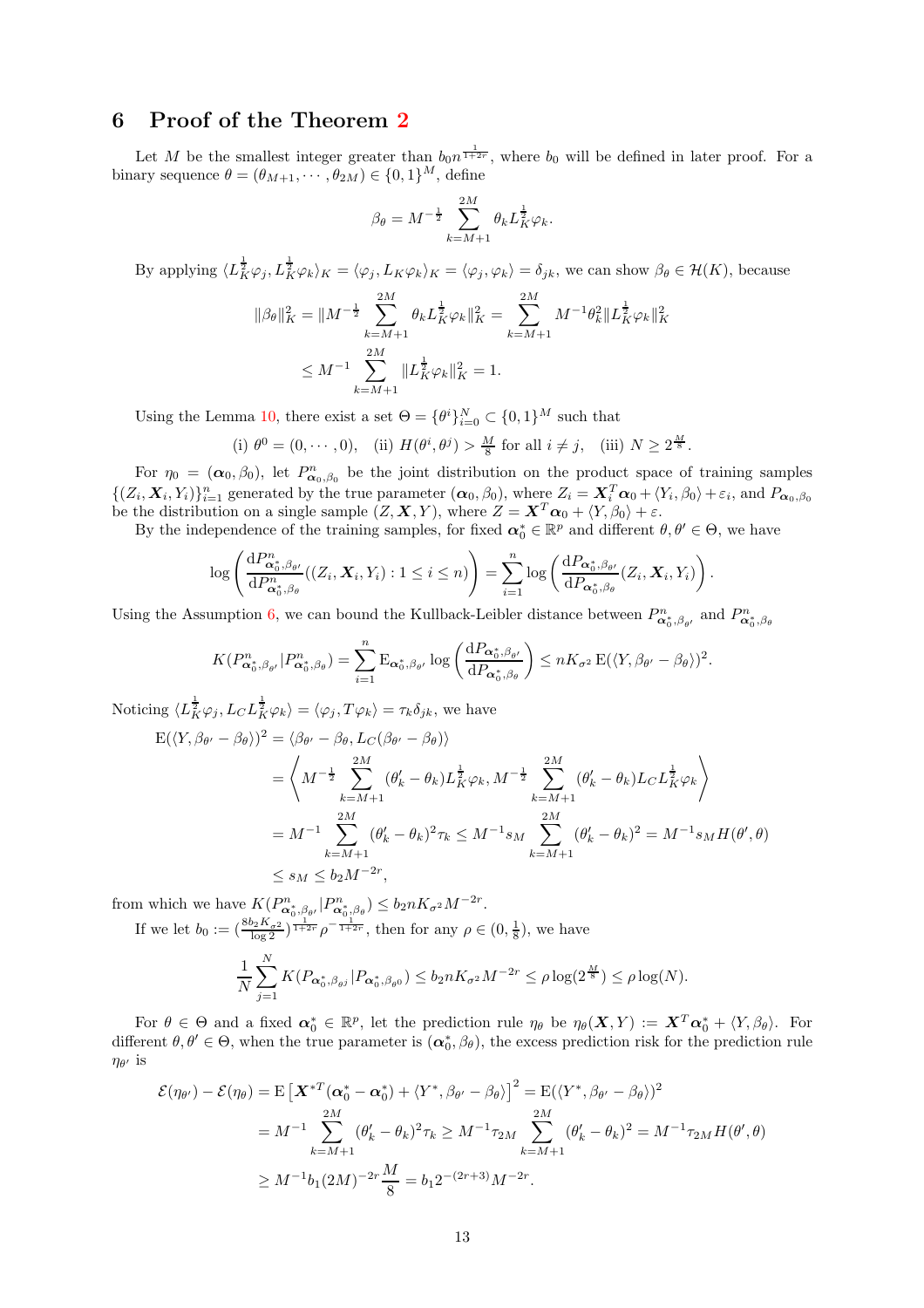Notice M is the smallest integer greater than  $b_0 n^{\frac{1}{1+2r}}$ , thus when  $b_0 n^{\frac{1}{1+2r}} \geq 1 \Leftrightarrow n \geq \frac{\rho \log 2}{8b_2 K_{\sigma^2}}$ ,  $M \leq 2b_0 n^{\frac{1}{1+2r}}$ . Thus we obtain the lower bound for  $\mathcal{E}(\eta_{\theta'}) - \mathcal{E}(\eta_{\theta})$ 

$$
\mathcal{E}(\eta_{\theta'}) - \mathcal{E}(\eta_{\theta}) \ge b_1 2^{-(2r+3)} (2b_0 n^{\frac{1}{1+2r}})^{-2r} = b_1 2^{-(3+4r)} \left(\frac{8b_2 K_{\sigma^2}}{\log 2}\right)^{-\frac{2r}{1+2r}} \rho^{\frac{2r}{1+2r}} n^{-\frac{2r}{1+2r}}.
$$

For fixed  $\alpha_0^* \in \mathbb{R}^p$ , consider the set  $\Xi := \{(\alpha_0^*, \beta_\theta) : \theta \in \Theta\}$ . By the Lemma [9,](#page-20-1) we have

$$
\inf_{\tilde{\eta}}\sup_{\eta_0\in\Xi}P(\mathcal{E}(\tilde{\eta})-\mathcal{E}(\eta_0)\geq b_1 2^{-4(1+r)}(\frac{8b_2K_{\sigma^2}}{\log 2})^{-\frac{2r}{1+2r}}\rho^{\frac{2r}{1+2r}}n^{-\frac{2r}{1+2r}})\geq \frac{\sqrt{N}}{1+\sqrt{N}}\left(1-2\rho-\sqrt{\frac{2\rho}{\log N}}\right).
$$

Notice sup  $\sup_{\eta_0 \in \Xi} P(\mathcal{E}(\tilde{\eta}) - \mathcal{E}(\eta_0) \geq \cdots) \leq \sup_{\eta_0 \in \mathbb{R}^p \times \mathcal{H}(K)} P(\mathcal{E}(\tilde{\eta}) - \mathcal{E}(\eta_0) \geq \cdots)$  and  $\log(N) \geq \frac{\log 2}{8}M$ , we have the desired conclusion.  $\hfill \square$ 

# <span id="page-13-0"></span>7 Proofs of the Key Lemmas

## <span id="page-13-1"></span>7.1 The Derivation of Equation  $(6)$  and Equation  $(7)$

Recall that

$$
Z_i = \mathbf{X}_i^T \boldsymbol{\alpha}_0 + \langle Y_i, L_K^{\frac{1}{2}} f_0 \rangle + \varepsilon_i,
$$

where  $(\mathbf{X}_i, Y_i, \varepsilon_i)$  ( $1 \leq i \leq n$ ) are independent copies of  $(\mathbf{X}, Y, \varepsilon)$  in [\(1\)](#page-1-0). Thus the right side of [\(3\)](#page-4-1) can be written as

$$
F_n(\boldsymbol{\alpha},f):=\frac{1}{n}\sum_{i=1}^n\left(\boldsymbol{X}_i^T(\boldsymbol{\alpha}-\boldsymbol{\alpha}_0)+\langle Y_i,L_K^{\frac{1}{2}}(f-f_0)\rangle-\varepsilon_i\right)^2+\lambda_n\|f\|^2.
$$

Notice  $(\hat{\alpha}_n, \hat{f}_n)$  is the minimum of  $F_n(\alpha, f)$ , therefore

$$
\frac{\partial F_n(\hat{\boldsymbol{\alpha}}_n,\hat{f}_n)}{\partial \boldsymbol{\alpha}}=0,
$$

from which we have

$$
0 = \frac{1}{n} \sum_{i=1}^{n} \mathbf{X}_{i} \left( \mathbf{X}_{i}^{T}(\hat{\boldsymbol{\alpha}}_{n} - \boldsymbol{\alpha}_{0}) + \langle Y_{i}, L_{K}^{\frac{1}{2}}(\hat{f}_{n} - f_{0}) \rangle - \varepsilon_{i} \right)
$$
  
= 
$$
(\frac{1}{n} \sum_{i=1}^{n} \mathbf{X}_{i} \mathbf{X}_{i}^{T})(\hat{\boldsymbol{\alpha}}_{n} - \boldsymbol{\alpha}_{0}) + \frac{1}{n} \sum_{i=1}^{n} \langle Y_{i}, L_{K}^{\frac{1}{2}}(\hat{f}_{n} - f_{0}) \rangle \mathbf{X}_{i} - \frac{1}{n} \sum_{i=1}^{n} \varepsilon_{i} \mathbf{X}_{i} := D_{n}(\hat{\boldsymbol{\alpha}}_{n} - \boldsymbol{\alpha}_{0}) + G_{n}(\hat{f}_{n} - f_{0}) - a_{n},
$$

thus  $\hat{\boldsymbol{\alpha}}_n - \boldsymbol{\alpha}_0 = -D_n^{-1} G_n(\hat{f}_n - f_0) + D_n^{-1} a_n$ .

Next define the function  $\varphi_n(t; \alpha, f, g) := F_n(\alpha, f+tg)$ , and the fact that  $(\hat{\alpha}_n, \hat{f}_n)$  minimizes  $F_n(\alpha, f)$ implies

<span id="page-13-2"></span>
$$
\left. \frac{\mathrm{d}\varphi(t; \hat{\boldsymbol{\alpha}}_n, \hat{f}_n, g)}{\mathrm{d}t} \right|_{t=0}, \quad \forall g \in L^2(\mathcal{T}),
$$

from which we have

$$
0 = \frac{1}{n} \sum_{i=1}^{n} \left( \mathbf{X}_i^T (\hat{\boldsymbol{\alpha}}_n - \boldsymbol{\alpha}_0) + \langle Y_i, L_K^{\frac{1}{2}} (\hat{f}_n - f_0) \rangle - \varepsilon_i \right) \langle Y_i, L_K^{\frac{1}{2}} g \rangle + \lambda_n \langle \hat{f}_n, g \rangle.
$$
 (16)

From  $(16)$ , we have

<span id="page-13-3"></span>
$$
\frac{1}{n}\sum_{i=1}^{n} X_i^T(\hat{\alpha}_n - \alpha_0) L_K^{\frac{1}{2}} Y_i + \frac{1}{n} \sum_{i=1}^{n} \langle Y_i, L_K^{\frac{1}{2}}(\hat{f}_n - f_0) \rangle L_K^{\frac{1}{2}} Y_i - \frac{1}{n} \sum_{i=1}^{n} \varepsilon_i L_K^{\frac{1}{2}} Y_i + \lambda_n \hat{f}_n = 0. \tag{17}
$$

Notice

$$
L_{C_n}f = \langle \frac{1}{n} \sum_{i=1}^n Y_i(s)Y_i(t), f(t) \rangle = \frac{1}{n} \sum_{i=1}^n \langle Y_i, f \rangle Y_i,
$$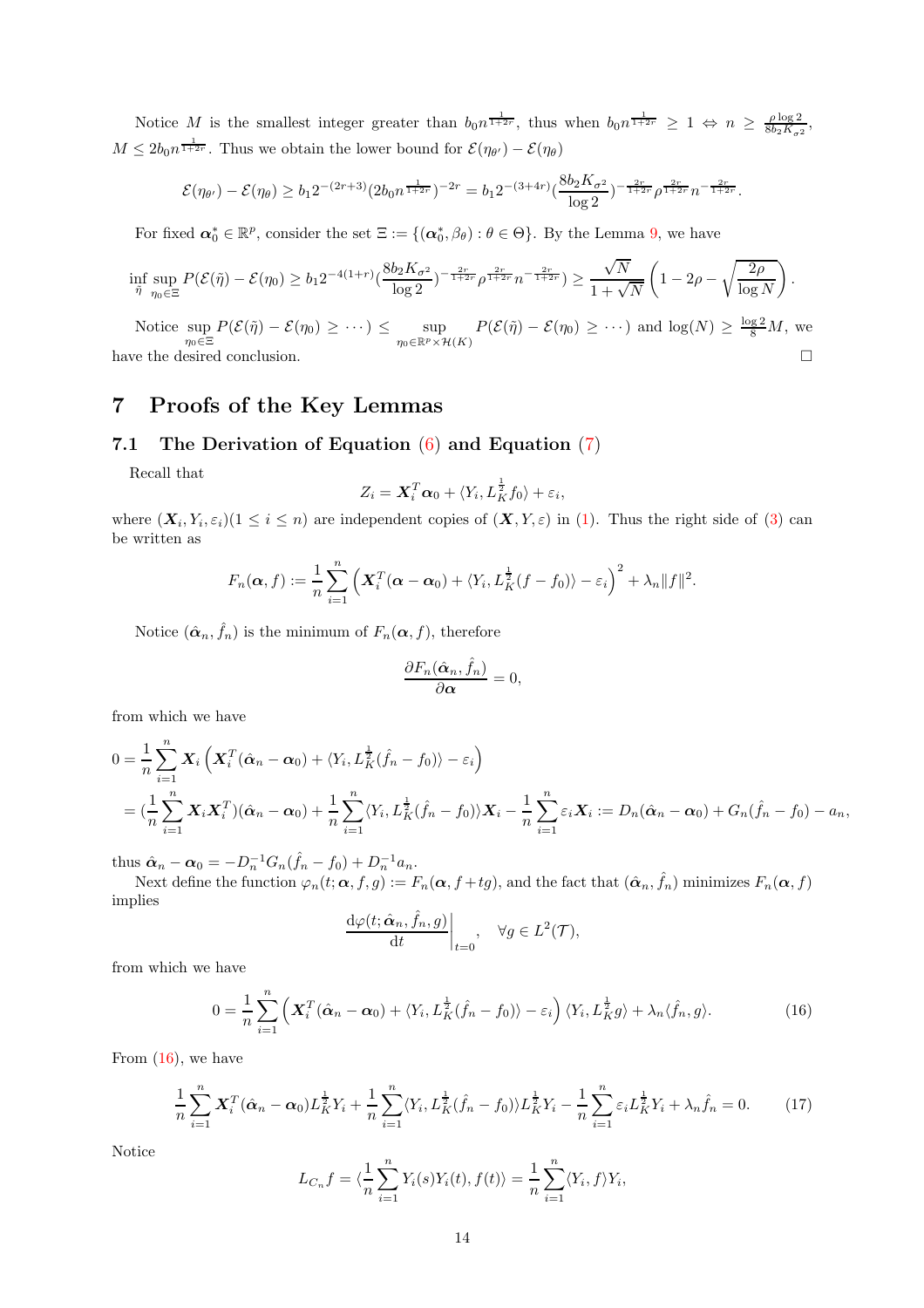thus [\(17\)](#page-13-3) can be reformulated as

$$
(T_n + \lambda_n I)\hat{f}_n - T_nf_0 + H_n(\hat{\boldsymbol{\alpha}}_n - \boldsymbol{\alpha}_0) - g_n = 0.
$$

Finally we have

$$
\hat{f}_n - f_0 = (T_n + \lambda_n I)^{-1} T_n f_0 - f_0 - (T_n + \lambda_n I)^{-1} H_n(\hat{\alpha}_n - \alpha_0) + (T_n + \lambda_n I)^{-1} g_n
$$
  
=  $-\lambda_n (T_n + \lambda_n I)^{-1} f_0 - (T_n + \lambda_n I)^{-1} H_n(\hat{\alpha}_n - \alpha_0) + (T_n + \lambda_n I)^{-1} g_n.$ 

## 7.2 Proof of Lemma [2](#page-6-1)

We first prove  $H_n = G_n^*$ , which shows  $||G_n||_{op} = ||H_n||_{op}$ . Notice for any  $\alpha \in \mathbb{R}^p$  and  $f \in L^2(\mathcal{T})$ , we have

$$
\boldsymbol{\alpha}^T G_n(f) = \frac{1}{n} \sum_{i=1}^n \langle Y_i, L_K^{\frac{1}{2}} f \rangle(\boldsymbol{\alpha}^T \boldsymbol{X}_i) = \frac{1}{n} \sum_{i=1}^n (\boldsymbol{X}_i^T \boldsymbol{\alpha}) \langle L_K^{\frac{1}{2}} Y_i, f \rangle = \langle H_n(\boldsymbol{\alpha}), f \rangle.
$$

Now we turn to bound  $||G_n||_{op}$ , for  $1 \leq j \leq p$ , define the operator  $G_{n,j}: L^2(\mathcal{T}) \mapsto \mathbb{R}$  by

$$
G_{n,j}(f) := \frac{1}{n} \sum_{i=1}^n \langle Y_i, L_K^{\frac{1}{2}} f \rangle X_{i,j},
$$

which can also be viewed as a random variable taking values in a Hilbert space  $L^2(\mathcal{T})^* = L^2(\mathcal{T})$ . Notice  $G_n = (G_{n,1}, \cdots, G_{n,p})$ , thus we have

$$
||G_n(f)||^2 = \sum_{j=1}^p |G_{n,j}(f)|^2 \le \sum_{j=1}^p ||G_{n,j}||_{op}^2 ||f||^2 \le (\sum_{j=1}^p ||G_{n,j}||_{op})^2 ||f||^2,
$$

which means  $||G_n||_{op} \le \sum_{n=1}^p$  $\sum_{j=1} \|G_{n,j}\|_{\text{op}}.$ 

Define the operator  $\xi_{i,j}: L^2(\mathcal{T}) \mapsto \mathbb{R}$  and  $\xi_j: L^2(\mathcal{T}) \mapsto \mathbb{R}$  by

$$
\xi_{i,j}(f) := \langle Y_i, L_K^{\frac{1}{2}} f \rangle X_{i,j} \quad \text{and} \quad \xi_j(f) := \langle Y, L_K^{\frac{1}{2}} f \rangle X_j,
$$

from which we rewrite  $G_{n,j} = \frac{1}{n} \sum_{i=1}^{n}$  $\sum_{i=1} \xi_{i,j}$  and notice  $\{\xi_{i,j}\}_{i=1}^n$  are independent copies of  $\xi_j$ .

By the definition of  $\xi_j$ , after noticing the isomorphism between  $L^2(\mathcal{T})^*$  and  $L^2(\mathcal{T})$ , we have

$$
\|\xi_j\|_{\text{op}}^l = \|X_j L_K^{\frac{1}{2}} Y\|^l \le |X_j|^l \|L_K^{\frac{1}{2}}\|_{\text{op}}^l \|Y\|^l
$$

by which we have  $\|\xi_j\|_{op}^l \leq \kappa^l M_2^l |X_j|^l$ . After taking expectation and using the growth of moments condition for  $X_j$ , we have

$$
\mathcal{E}(\|\xi_j\|_{\text{op}}^l) \le \kappa^l M_2^l \mathcal{E}(|X_j|^l) \le \frac{M_1^2}{2} \kappa^l M_2^l v^{l-2} l! = \frac{(\kappa M_1 M_2)^2}{2} (\kappa M_2 v)^{l-2} l!.
$$

Because  $X$  and  $Y$  are independent with zero mean, we have

$$
(\mathbf{E}\,\xi_j)(f) = \langle \mathbf{E}\,Y_i, L_K^{\frac{1}{2}}f \rangle \cdot \mathbf{E}\,X_j = 0,
$$

which means  $E \xi_i = 0$ .

Taking  $B = \kappa M_1 M_2$  and  $M = \kappa M_2 v$  in the Lemma [7,](#page-18-0) we have for any  $\delta_2 \in (0,1)$ , with probability at least  $1 - \frac{\delta_2}{p}$ , there exists

$$
||G_{n,j}||_{\text{op}} = ||\frac{1}{n}\sum_{i=1}^n \xi_{i,j}||_{\text{op}} \le \frac{2\kappa M_2 v \log(\frac{2p}{\delta_2})}{n} + \kappa M_1 M_2 \sqrt{\frac{2\log(\frac{2p}{\delta_2})}{n}} \le \frac{2\kappa (v + M_1) M_2 \log(\frac{2p}{\delta_2})}{\sqrt{n}}.
$$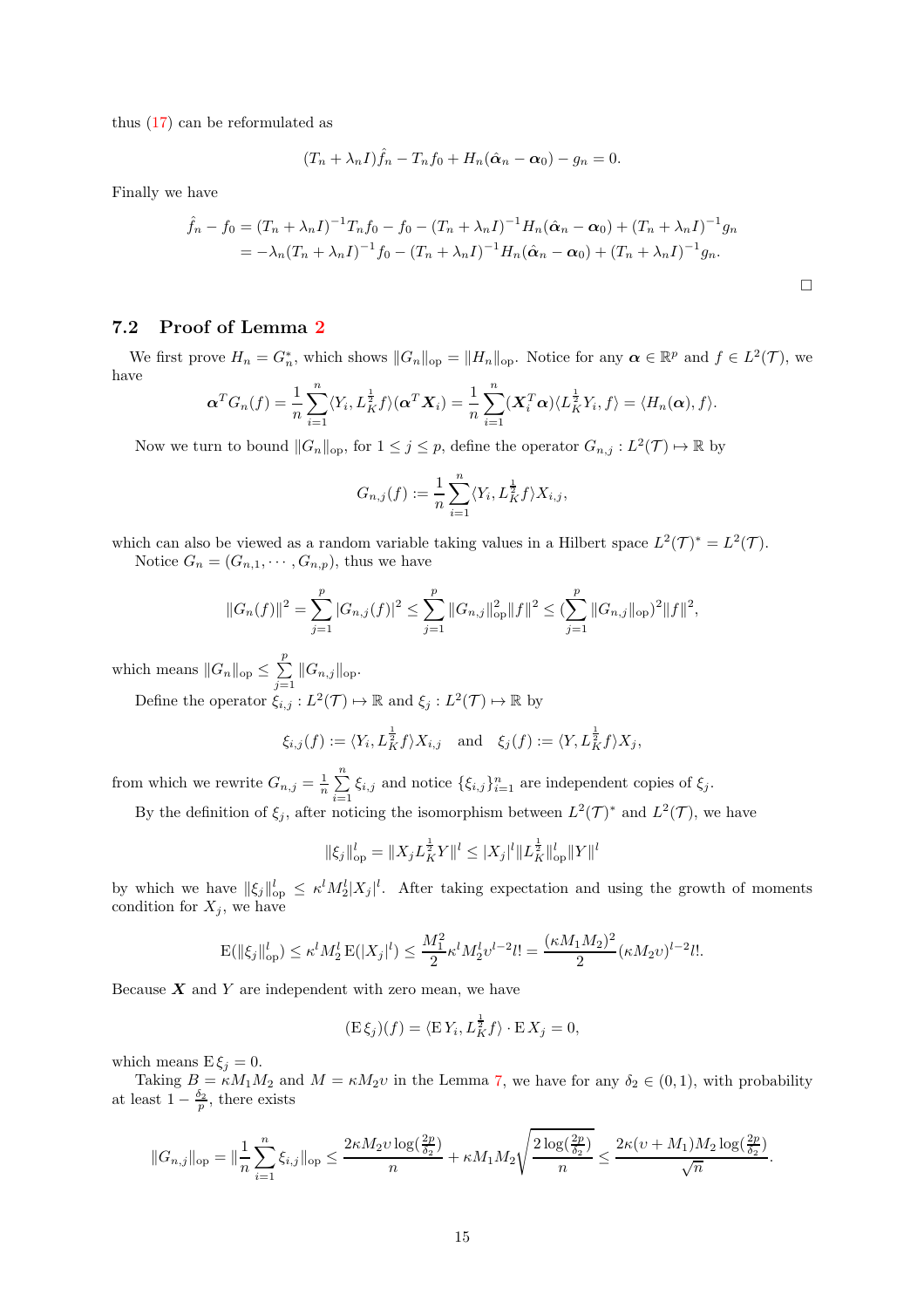Notice  $||G_n||_{op} \le \sum_{n=1}^p$  $\sum_{j=1}^{\infty} ||G_{n,j}||_{op}$ , thus we have the following relation for the events

$$
\left\{\|G_n\|_{\text{op}} \geq \frac{2p\kappa(v+M_1)M_2\log(\frac{2p}{\delta_2})}{\sqrt{n}}\right\} \subset \bigcup_{1 \leq j \leq p} \left\{\|G_{n,j}\|_{\text{op}} \geq \frac{2\kappa(v+M_1)M_2\log(\frac{2p}{\delta_2})}{\sqrt{n}}\right\},\
$$

from which we have

$$
P\left(\|G_n\|_{\text{op}} \ge \frac{2p\kappa(v+M_1)M_2\log(\frac{2p}{\delta_2})}{\sqrt{n}}\right) \le \sum_{j=1}^p P\left(\|G_{n,j}\|_{\text{op}} \ge \frac{2\kappa(v+M_1)M_2\log(\frac{2p}{\delta_2})}{\sqrt{n}}\right) \le \sum_{j=1}^p \frac{\delta_2}{p} = \delta_2.
$$

Therefore we conclude with probability at least  $1 - \delta_2$ , there exists

$$
||G_n||_{\text{op}} \le \frac{2p\kappa(v+M_1)M_2\log(\frac{2p}{\delta_2})}{\sqrt{n}}
$$

,

where we let  $c_2 := 2p\kappa(v + M_1)M_2$ .

## 7.3 Lemma [3](#page-15-0)

<span id="page-15-0"></span>The Lemma [3](#page-15-0) shows the fact  $||a_n|| = O_p(n^{-\frac{1}{2}})$ , and its proof is based on the Markov's inequality. **Lemma 3.** Under the Assumptions [1](#page-5-3) and [3,](#page-5-5) for any  $\delta_4 \in (0,1)$ , with probability at least  $1 - \delta_4$ , we have

$$
||a_n|| \le \frac{c_3}{\sqrt{\delta_4}\sqrt{n}} \quad \text{with} \quad c_3 := \sqrt{p}\sigma M_1.
$$

*Proof.* Define  $\xi := \varepsilon X$  and  $\xi_i := \varepsilon_i X_i$   $(1 \leq i \leq n)$ , by which we rewrite  $a_n = \frac{1}{n} \sum_{i=1}^n a_i$  $\sum_{i=1} \xi_i$ .

Notice for  $i \neq j$ , we have  $E(\xi_i^T \xi_j) = E(\varepsilon_i \varepsilon_j \mathbf{X}_i^T \mathbf{X}_j) = E \varepsilon_i E \varepsilon_j (E \mathbf{X}_i)^T E \mathbf{X}_j = 0$ . And

$$
E(||\xi||^2) = E(\varepsilon^2 ||\mathbf{X}||^2) = E \varepsilon^2 E ||\mathbf{X}||^2 = \sigma^2 \sum_{j=1}^p E |X_j|^2 \le p\sigma^2 M_1^2,
$$

where we use the growth of moments condition of  $X$  in the Assumption [1.](#page-5-3) Therefore, we have

$$
E(||a_n||^2) = E(||\frac{1}{n}\sum_{i=1}^n \xi_i||^2) = \frac{E(||\xi||^2)}{n} \le \frac{p\sigma^2 M_1^2}{n},
$$

from which we obtain the Markov's inequality for  $a_n$ ,

$$
P(\|a_n\| \ge t) \le \frac{p\sigma^2 M_1^2}{nt^2}.
$$

Therefore, we can conclude for  $\delta_4 \in (0,1)$ , we have with probability at least  $1 - \delta_4$ 

$$
||a_n|| \le \frac{c_3}{\sqrt{\delta_4}\sqrt{n}}
$$
 with  $c_3 := \sqrt{p}\sigma M_1$ .

 $\Box$ 

### 7.4 Lemma [4](#page-15-1)

<span id="page-15-1"></span>The Lemma [4](#page-15-1) is the concentration inequality for the empirical convariance matrix  $D_n$ . **Lemma 4.** Under the Assumption [1,](#page-5-3) for  $t > 0$ , we have

$$
P(\|D_n - D\|_{\infty} \ge t) \le 2p^2 \exp\left(-\frac{nt^2}{16v^2(16M_1^2 + t)}\right).
$$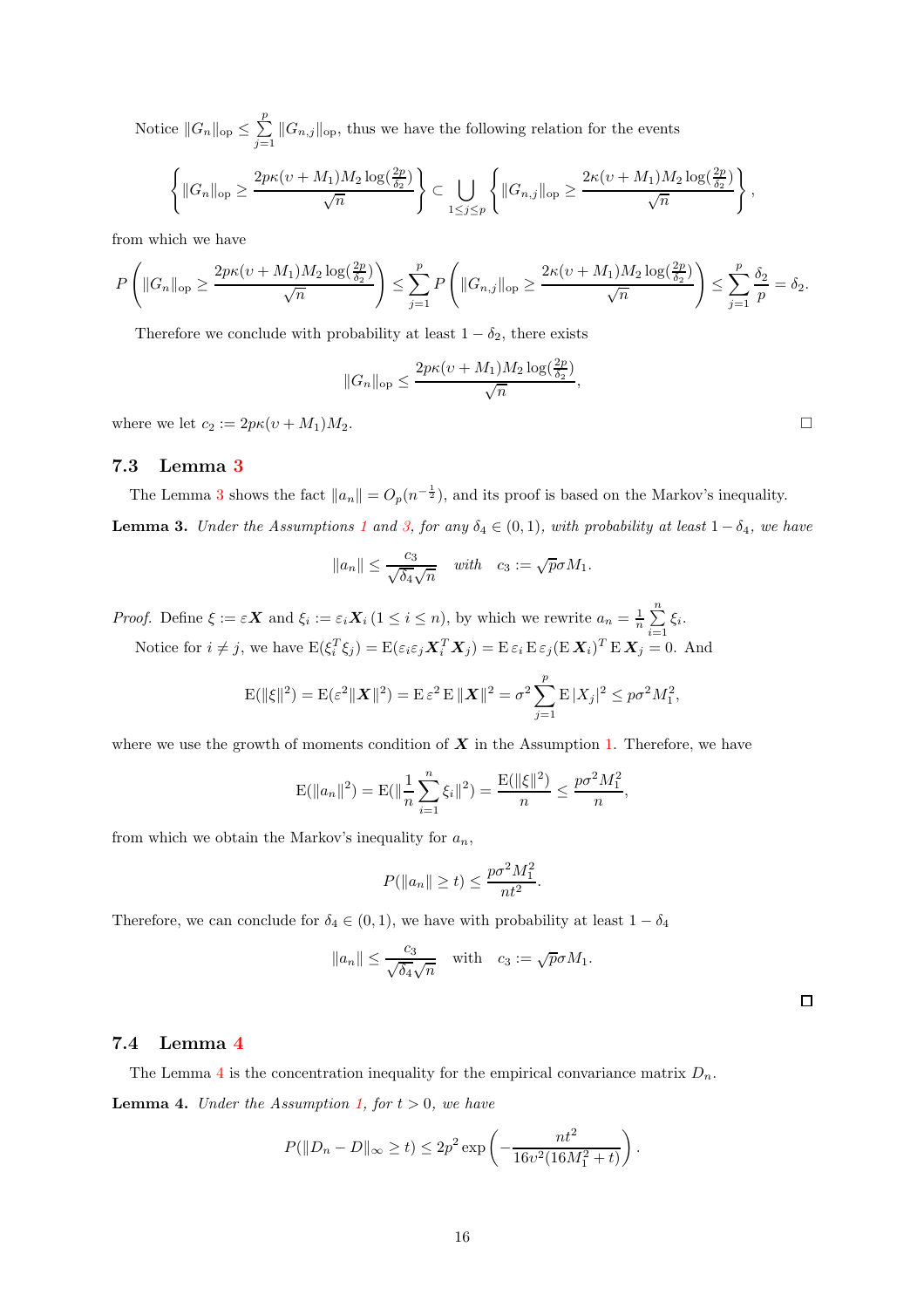*Proof.* For  $1 \leq j, k \leq p$ , put

$$
d_{jk} := (D)_{jk} \text{ and } d_{jk}^n := (D_n)_{jk} = \frac{1}{n} \sum_{i=1}^n X_{i,j} X_{i,k} = \frac{1}{n} \sum_{i=1}^n d_{jk,i}^n \text{ with } d_{jk,i}^n := X_{i,j} X_{i,k}.
$$

Let  $e_{jk,i}^n$  be the centralization of  $d_{jk,i}^n$ ,

$$
e_{jk,i}^n := d_{jk,i}^n - \mathbf{E} d_{jk,i}^n = d_{jk,i}^n - d_{jk}.
$$

Thus we have

$$
\{|D_n - D\|_{\infty} \ge t\} = \bigcup_{1 \le j,k \le p} \{|d_{jk}^n - d_{jk}| \ge t\} = \bigcup_{1 \le j,k \le p} \{|\frac{1}{n}\sum_{i=1}^n e_{jk,i}^n| \ge t\}.
$$

By the Cauchy-Schwarz inequality, we have

$$
\mathcal{E}(|d_{jk,i}^n|^l) = \mathcal{E}(|X_{i,j}|^l |X_{i,k}|^l) \le (\mathcal{E}|X_{i,j}|^{2l})^{\frac{1}{2}} (\mathcal{E}|X_{i,k}|^{2l})^{\frac{1}{2}} \le \frac{M_1^2}{2} \nu^{2l-2} (2l)!,
$$

where we use the assumption of the growth of moments condition of  $X$  in the last step. Using  $(2l)! \leq 4^l l!$ , we have

$$
\mathcal{E}(|d_{jk,i}^n|^l) \le \frac{M_1^2}{2} v^{2l-2} 4^l l! = \frac{(4vM_1)^2}{2} (4v^2)^{l-2} l!.
$$

Using  $|a-b|^l \leq 2^l(|a|^l + |b|^l)$ , we have

$$
|e_{jk,i}^n|^l = |d_{jk,i}^n - \mathbf{E} d_{jk,i}^n|^l \le 2^l (|d_{jk,i}^n|^l + |\mathbf{E} d_{jk,i}^n|^l).
$$

Take expectation and use the Jensen's inequality  $|\to d_{jk,i}^n|^l \leq E |d_{jk,i}^n|^l$ , we have

$$
\mathbf{E}(|e_{jk,i}^n|^l) \leq 2^{l+1} \mathbf{E} |d_{jk,i}^n|^l \leq 2^{l+1} \frac{(4 v M_1)^2}{2} (4 v^2)^{l-2} l! = \frac{(8 \sqrt{2} v M_1)^2}{2} (8 v^2)^{l-2} l!.
$$

For the independent random variables  $\{e_{jk,i}^n\}_{i=1}^n$ , by the Bernstein's inequality with the growth of moments condition, we have

$$
P\left(\left|\frac{1}{n}\sum_{i=1}^{n}e_{jk,i}^{n}\right| \geq t\right) \leq 2\exp\left(-\frac{n^{2}t^{2}}{256n\upsilon^{2}M_{1}^{2}+16\upsilon^{2}nt}\right) = 2\exp\left(-\frac{nt^{2}}{16\upsilon^{2}(16M_{1}^{2}+t)}\right).
$$

Thus we conclude

$$
P(\|D_n - D\|_{\infty} \ge t) \le \sum_{1 \le j,k \le p} P\left(\left|\frac{1}{n}\sum_{i=1}^n e_{jk,i}^n\right| \ge t\right) \le 2p^2 \exp\left(-\frac{nt^2}{16v^2(16M_1^2 + t)}\right).
$$

## 7.5 Lemma [5](#page-16-0)

<span id="page-16-0"></span>The Lemma [5](#page-16-0) shows we can use  $\frac{3}{2}||D^{-1}||_{op}$  to bound  $||D_n^{-1}||_{op}$  from above. **Lemma 5.** Under the Assumption [1,](#page-5-3) for any  $\delta_5 \in (0,1)$ , let

<span id="page-16-1"></span>
$$
N_1 = 48v^2p||D^{-1}||_{op}(48p||D^{-1}||_{op}M_1^2 + 1)\log(\frac{2p^2}{\delta_5}),\tag{18}
$$

 $\Box$ 

we have

$$
P(||D_n^{-1}||_{\text{op}} \le \frac{3}{2} ||D^{-1}||_{\text{op}}) \ge 1 - \delta_5
$$

when  $n > N_1$ .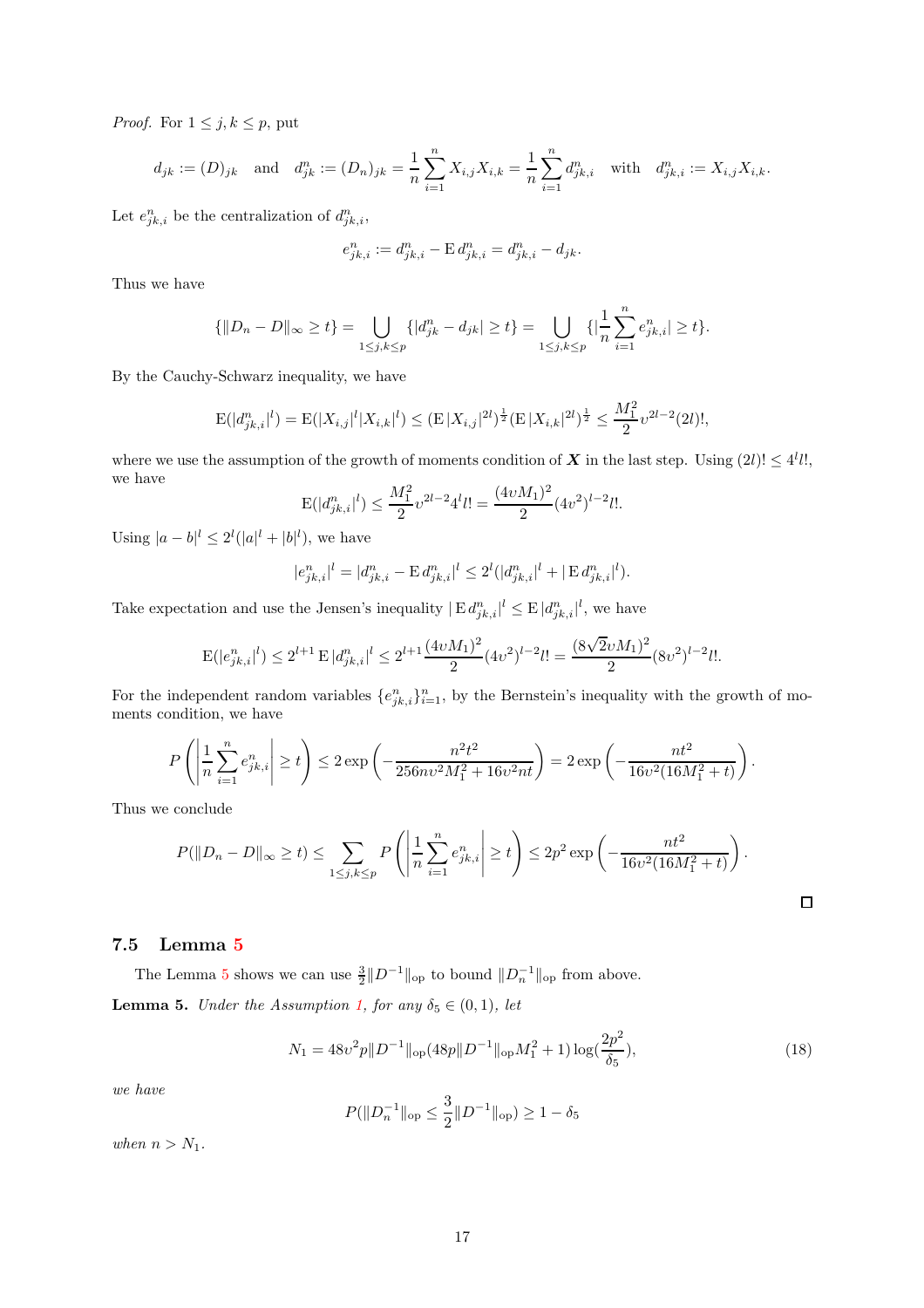*Proof.* Notice the fact that if  $A, B \in \mathbb{R}^{p \times p}$  are invertible and  $||A^{-1}||_{op}||A - B||_{op} < 1$ , then

$$
\|A^{-1}-B^{-1}\|_{\rm op}\leq \frac{\|A^{-1}\|_{\rm op}^2\|A-B\|_{\rm op}}{1-\|A^{-1}\|_{\rm op}\|A-B\|_{\rm op}}.
$$

(see Lemma E.4 in [Sun et al.](#page-23-12) [\(2017\)](#page-23-12)). Let  $A = D$  and  $B = D_n$ , when  $||D^{-1}||_{op}||D - D_n||_{op} \le \frac{1}{3}$ , we have

$$
||D^{-1} - D_n^{-1}||_{\text{op}} \le \frac{\frac{1}{3}||D^{-1}||_{\text{op}}}{1 - \frac{1}{3}} = \frac{1}{2}||D^{-1}||_{\text{op}},
$$

from which we have

$$
||D_n^{-1}||_{\text{op}} \le ||D^{-1}||_{\text{op}} + ||D^{-1} - D_n^{-1}||_{\text{op}} \le \frac{3}{2}||D^{-1}||_{\text{op}}.
$$

Therefore, it gives

$$
P(||D_n^{-1}||_{\text{op}} \le \frac{3}{2} ||D^{-1}||_{\text{op}}) \ge P(||D^{-1}||_{\text{op}} ||D - D_n||_{\text{op}} \le \frac{1}{3}).
$$

Recall that we have  $||A||_{op} \leq p||A||_{\infty}$  for  $A \in \mathbb{R}^{p \times p}$ , by the Lemma [4,](#page-15-1) we have

$$
P(\|D_n^{-1}\|_{\text{op}} \ge \frac{3}{2} \|D^{-1}\|_{\text{op}}) \le P(\|D^{-1}\|_{\text{op}} \|D - D_n\|_{\text{op}} \ge \frac{1}{3}) \le P(p\|D^{-1}\|_{\text{op}} \|D - D_n\|_{\infty} \ge \frac{1}{3})
$$
  

$$
\le 2p^2 \exp\left(-\frac{n}{48v^2p\|D^{-1}\|_{\text{op}}(48p\|D^{-1}\|_{\text{op}}M_1^2 + 1)}\right).
$$
  

$$
U_1 \text{ be defined in (18), as } n > n_1, \text{ we get } P(\|D_n^{-1}\|_{\text{op}} \ge \frac{3}{2} \|D^{-1}\|_{\text{op}}) \le \delta_5.
$$

Let  $N_1$  be defined in [\(18\)](#page-16-1), as  $n > n_1$ , we get  $P(||D_n^{-1}||_{op} \ge \frac{3}{2}||D^{-1}||_{op}) \le \delta_5$ .

# <span id="page-17-0"></span>8 The Auxiliary Lemmas

The Lemma [1,](#page-6-2) Lemma [8,](#page-19-0) Inequality [\(1\)](#page-19-1) and [\(2\)](#page-20-0) are from the proof of [Tong and Ng](#page-23-7) [\(2018\)](#page-23-7). We provide all the complete proofs in this section for integrity.

## 8.1 Proof of Lemma [1](#page-6-2)

Define the random variable

$$
\xi(f) := (T + \lambda_n I)^{-\frac{1}{2}} \langle L_K^{\frac{1}{2}} Y, f \rangle L_K^{\frac{1}{2}} Y \quad \text{and} \quad \xi_i(f) := (T + \lambda_n I)^{-\frac{1}{2}} \langle L_K^{\frac{1}{2}} Y_i, f \rangle L_K^{\frac{1}{2}} Y_i \quad (1 \le i \le n).
$$

Then  $\xi_i$  are independent copies of  $\xi$ , which takes values in HS(T).

Recall we define  $\{(\tau_k, \varphi_k) : k \geq 1\}$  to be the set of eigenvalue-eigenfunction pairs of the operator T, we have

$$
\begin{split} \|\xi\|_{\text{HS}}^2 &= \sum_{k=1}^{+\infty} \|(T + \lambda_n I)^{-\frac{1}{2}} \langle L_K^{\frac{1}{2}} Y, \varphi_k \rangle L_K^{\frac{1}{2}} Y\|^2 \le \| (T + \lambda_n I)^{-\frac{1}{2}} \|_{\text{op}}^2 \| L_K^{\frac{1}{2}} Y \|^2 \sum_{k=1}^{+\infty} |\langle L_K^{\frac{1}{2}} Y, \varphi_k \rangle|^2 \\ &= \|(T + \lambda_n I)^{-\frac{1}{2}} \|_{\text{op}}^2 \| L_K^{\frac{1}{2}} Y \|^4 \le \frac{\kappa^4 M_2^4}{\lambda_n}, \end{split}
$$

where we use the fact  $\sum_{n=1}^{\infty}$  $\sum_{k=1}^{+\infty} |\langle L_K^{\frac{1}{2}} Y, \varphi_k \rangle|^2 = ||L_K^{\frac{1}{2}} Y||^2,$ 

$$
||(T + \lambda_n I)^{-\frac{1}{2}}||_{\text{op}} \le \frac{1}{\sqrt{\lambda_n}}
$$
 and  $||L_K^{\frac{1}{2}}Y|| \le ||L_K^{\frac{1}{2}}||_{\text{op}}||Y|| \le \kappa M_2$ .

Notice  $L_K^{\frac{1}{2}} Y$  can be expended to  $\sum_{n=1}^{+\infty}$  $\sum_{l=1}^{+\infty} \langle L_K^{\frac{1}{2}} Y, \varphi_l \rangle \varphi_l$ , we have

$$
\begin{split}\n\|\xi\|_{\text{HS}}^2 &= \sum_{k=1}^{+\infty} \left\| \sum_{l=1}^{+\infty} \langle L_K^{\frac{1}{2}} Y, \varphi_k \rangle \langle L_K^{\frac{1}{2}} Y, \varphi_l \rangle (T + \lambda_n I)^{-\frac{1}{2}} \varphi_l \right\|^2 \\
&= \left\| L_K^{\frac{1}{2}} Y \right\|^2 \left\| \sum_{l=1}^{+\infty} \frac{1}{\sqrt{\tau_l + \lambda_n}} \langle L_K^{\frac{1}{2}} Y, \varphi_l \rangle \varphi_l \right\|^2 \\
&= \left\| L_K^{\frac{1}{2}} Y \right\|^2 \left\| \sum_{l=1}^{+\infty} \frac{1}{\sqrt{\tau_l + \lambda_n}} \langle L_K^{\frac{1}{2}} Y, \varphi_l \rangle \varphi_l \right\|^2 \\
&= \left\| L_K^{\frac{1}{2}} Y \right\|^2 \sum_{l=1}^{+\infty} \frac{1}{\tau_l + \lambda_n} |\langle L_K^{\frac{1}{2}} Y, \varphi_l \rangle|^2 \leq \kappa^2 M_2^2 \sum_{l=1}^{+\infty} \frac{1}{\tau_l + \lambda_n} |\langle L_K^{\frac{1}{2}} Y, \varphi_l \rangle|^2.\n\end{split}
$$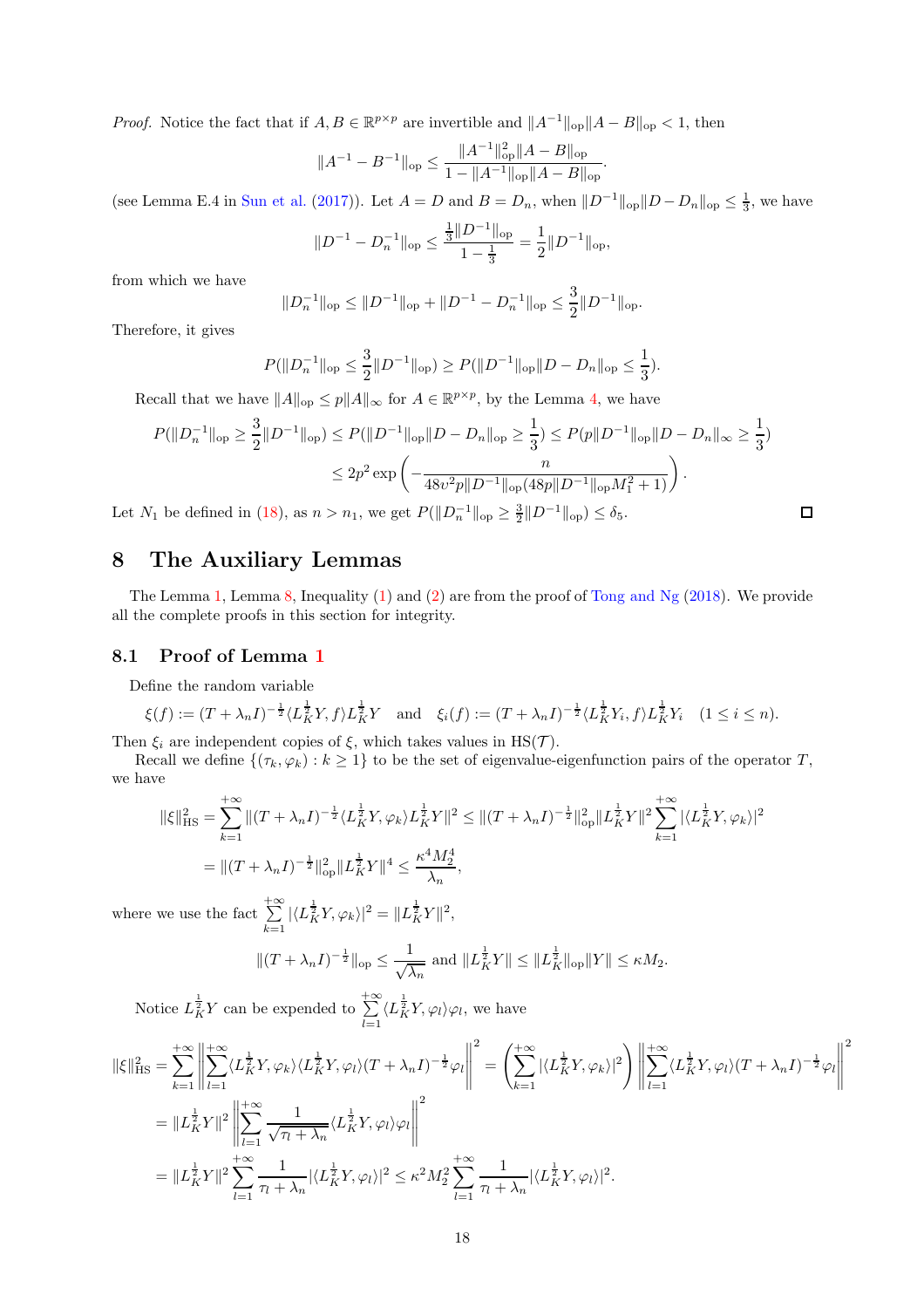Using  $(4)$  we have

$$
E[|\langle L_K^{\frac{1}{2}}Y,\varphi_l\rangle|^2] = E[|\langle Y,L_K^{\frac{1}{2}}\varphi_l\rangle|^2] = \langle L_K^{\frac{1}{2}}\varphi_l,L_C L_K^{\frac{1}{2}}\varphi_l\rangle = \langle T\varphi_l,\varphi_l\rangle = \tau_l,
$$

from which we get

$$
\mathcal{E}(\|\xi\|_{\text{HS}}^2) \le \kappa^2 M_2^2 \sum_{l=1}^{+\infty} \frac{\tau_l}{\tau_l + \lambda_n} = \kappa^2 M_2^2 D(\lambda_n).
$$

Notice

$$
\begin{split} \mathcal{E}(\langle L_{K}^{\frac{1}{2}}Y,f\rangle\langle L_{K}^{\frac{1}{2}}Y,g\rangle) &=\mathcal{E}(\langle Y,L_{K}^{\frac{1}{2}}f\rangle\langle Y,L_{K}^{\frac{1}{2}}g\rangle)=\mathcal{E}\iint_{\mathcal{T}\times\mathcal{T}}Y(s)Y(t)(L_{K}^{\frac{1}{2}}f)(s)(L_{K}^{\frac{1}{2}}g)(t)\mathrm{d}s\mathrm{d}t\\ &=\int_{\mathcal{T}}\left(\int_{\mathcal{T}}C(s,t)(L_{K}^{\frac{1}{2}}f)(s)\mathrm{d}s\right)(L_{K}^{\frac{1}{2}}g)(t)\mathrm{d}t=\langle L_{C}L_{K}^{\frac{1}{2}}f,L_{K}^{\frac{1}{2}}g\rangle=\langle Tf,g\rangle, \end{split}
$$

from which we have  $E(\langle L_K^{\frac{1}{2}} Y, f \rangle L_K^{\frac{1}{2}} Y) = T(f)$ . Therefore  $(E \xi)(f) = (T + \lambda_n I)^{-\frac{1}{2}} T(f)$ .

Taking  $\|\xi\|_{\mathcal{H}} \leq \frac{\kappa^2 M_2^2}{\sqrt{\lambda_n}}$  and  $\mathcal{E}(\|\xi\|_{\mathcal{H}}^2) \leq \kappa^2 M_2^2 D(\lambda_n)$  in the Lemma [6,](#page-18-1) we have for any  $\delta_1 \in (0, 2e^{-1}),$ with probability at least  $1 - \delta_1$ 

$$
||(T + \lambda_n)^{-\frac{1}{2}}(T_n - T)||_{\text{op}} \le \left\| \frac{1}{n} \sum_{i=1}^n (\xi_i - \mathcal{E}\xi_i) \right\|_{\text{HS}}
$$
  

$$
\le \frac{2\kappa^2 M_2^2 \log(\frac{2}{\delta_1})}{n\sqrt{\lambda_n}} + \sqrt{\frac{2\kappa^2 M_2^2 D(\lambda_n) \log(\frac{2}{\delta_1})}{n}} \le c_1 \log(\frac{2}{\delta_1}) B_n,
$$
  
the let  $c_1 := 2\kappa^2 M_2^2$  and  $B_n := \frac{1}{n\sqrt{\lambda_n}} + \sqrt{\frac{D(\lambda_n)}{n}}.$ 

where we let  $c_1 := 2\kappa^2 M_2^2$  and  $B_n := \frac{1}{n\sqrt{\lambda_n}} + \sqrt{\frac{D(\lambda_n)}{n}}$ 

### 8.2 Lemma [6](#page-18-1) and Lemma [7](#page-18-0)

The Lemma [6](#page-18-1) and Lemma [7](#page-18-0) can be seen as the concentration inequalities for the random variables taking values in a Hilbert space. In the Lemma [6,](#page-18-1) we assume the random variables to be bounded with regard to the norm in the Hilbert space, while we assume that the random variables satisfy the growth of moments condition in the Lemma [7.](#page-18-0)

<span id="page-18-1"></span>**Lemma 6.** Let H be a Hilbert space endowed with norm  $\|\cdot\|_H$  and  $\xi$  be a random variable taking values in H. Let  $\{\xi_i\}_{i=1}^n$  be a sequence of n independent copies of  $\xi$ . Assume that  $\|\xi\|_H \leq M$  (a.s.), then for any  $\delta \in (0,1)$ ,

$$
\left\| \frac{1}{n} \sum_{i=1}^n (\xi_i - \mathbf{E} \xi_i) \right\|_{\mathcal{H}} \le \frac{2M \log(\frac{2}{\delta})}{n} + \sqrt{\frac{2 \mathbf{E}(\|\xi\|_{\mathcal{H}}^2) \log(\frac{2}{\delta})}{n}}
$$

with probability at least  $1 - \delta$ .

Proof. We refer readers to [Pinelis](#page-22-21) [\(1994](#page-22-21)) for the proof of this lemma.

<span id="page-18-0"></span>**Lemma 7.** Let H be a Hilbert space endowed with norm  $\|\cdot\|_{\mathrm{H}}$ . Let  $\{\xi_i\}_{i=1}^n$  be a sequence of n independent random variables in H with zero mean. Assume there exist  $B, M > 0$  such that for all integers  $l \geq 2$ :

$$
\mathrm{E}(\|\xi_i\|_{\mathrm{H}}^l) \le \frac{B^2}{2} l! M^{l-2}, \ i = 1, 2, \cdots, n
$$

then for any  $\delta \in (0,1)$ , we have

$$
P\left(\left\|\frac{1}{n}\sum_{i=1}^n\xi_i\right\|_{\mathcal{H}}\ge\frac{2M\log(\frac{2}{\delta})}{n}+\sqrt{\frac{2\log(\frac{2}{\delta})}{n}}B\right)\le\delta.
$$

Proof. We refer readers to [Yurinsky](#page-23-13) [\(2006\)](#page-23-13) for the proof of this lemma.

 $\Box$ 

 $\Box$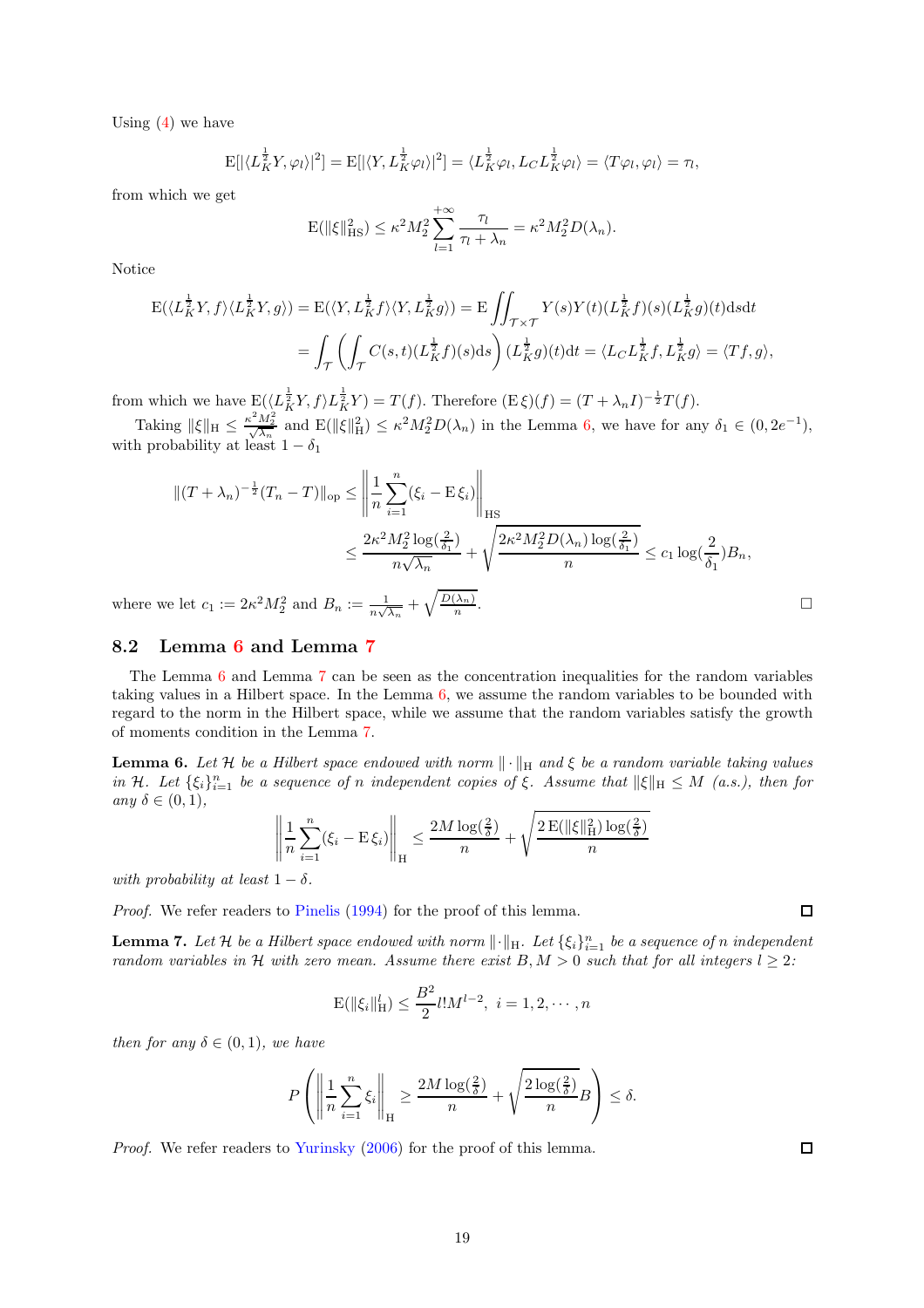#### 8.3 Lemma [8](#page-19-0)

The Lemma [8](#page-19-0) shows the concentration property of  $(T + \lambda_n I)^{-\frac{1}{2}} g_n$ .

<span id="page-19-0"></span>**Lemma 8.** Under the Assumption [3,](#page-5-5) for any  $\delta_3 \in (0,1)$ , with probability at least  $1 - \delta_3$ , there exists

$$
||(T + \lambda_n I)^{-\frac{1}{2}}g_n|| \leq \frac{\sigma}{\sqrt{\delta_3}}B_n.
$$

*Proof.* Define random variables  $\xi$  and  $\xi_i$  ( $1 \leq i \leq n$ ) taking values in the Hilbert space  $L^2(\mathcal{T})$  by

$$
\xi := \varepsilon (T + \lambda_n I)^{-\frac{1}{2}} L_K^{\frac{1}{2}} Y
$$
 and  $\xi_i := \varepsilon_i (T + \lambda_n I)^{-\frac{1}{2}} L_K^{\frac{1}{2}} Y_i$ ,

where we notice  $\{\xi_i\}_{i=1}^n$  are independent copies of  $\xi$  and  $(T + \lambda_n I)^{-\frac{1}{2}}g_n = \frac{1}{n}\sum_{i=1}^n$  $\sum_{i=1} \xi_i$ .

With the independence of Y and  $\varepsilon$ , we have

$$
\mathcal{E}\xi = (\mathcal{E}\varepsilon) \cdot \mathcal{E}((T + \lambda_n I)^{-\frac{1}{2}} L_K^{\frac{1}{2}} Y),
$$

which shows  $E \xi = 0$ .

Expanding  $\xi$  by the basis  $\{\varphi_k : k \geq 1\}$  of the operator T, and we have

$$
E(||\xi||_H^2) = E\left(\left\|\sum_{k=1}^{+\infty} \langle \varepsilon(T+\lambda_n I)^{-\frac{1}{2}} L_K^{\frac{1}{2}} Y, \varphi_k \rangle \varphi_k \right\|_H^2\right) = E\left(\varepsilon^2 \left\|\sum_{k=1}^{+\infty} \langle L_K^{\frac{1}{2}} Y, (T+\lambda_n I)^{-\frac{1}{2}} \varphi_k \rangle \varphi_k \right\|_H^2\right)
$$
  
\n
$$
= E\left(\varepsilon^2 \left\|\sum_{k=1}^{+\infty} \frac{1}{\sqrt{\tau_k + \lambda_n}} \langle L_K^{\frac{1}{2}} Y, \varphi_k \rangle \varphi_k \right\|_H^2\right) = E\left(\varepsilon^2 \sum_{k=1}^{+\infty} \frac{|\langle L_K^{\frac{1}{2}} Y, \varphi_k \rangle|^2}{\tau_k + \lambda_n}\right)
$$
  
\n
$$
= \sigma^2 \sum_{k=1}^{+\infty} \frac{E(|\langle L_K^{\frac{1}{2}} Y, \varphi_k \rangle|^2)}{\tau_k + \lambda_n} = \sigma^2 \sum_{k=1}^{+\infty} \frac{\langle T \varphi_k, \varphi_k \rangle}{\tau_k + \lambda_n} = \sigma^2 D(\lambda_n).
$$

Hence we have

$$
E(||(T + \lambda_n I)^{-\frac{1}{2}} g_n||^2) = E(||\frac{1}{n} \sum_{i=1}^n \xi_i||^2) = \frac{E(||\xi||^2)}{n} = \frac{\sigma^2 D(\lambda_n)}{n}.
$$

Using the Markov inequality, we get  $P(||(T + \lambda_n I)^{-\frac{1}{2}}g_n|| \ge t) \le \frac{\sigma^2 D(\lambda_n)}{nt^2}$  from which we conclude with probability at least  $1 - \delta_3$ , we have

$$
||(T + \lambda_n I)^{-\frac{1}{2}} g_n|| \leq \frac{\sigma}{\sqrt{\delta_3}} \sqrt{\frac{D(\lambda_n)}{n}} \leq \frac{\sigma}{\sqrt{\delta_3}} B_n.
$$

## 8.4 Two Crucial Inequalities

<span id="page-19-1"></span>The following two inequalities play an important role in the proof of the Theorem [1,](#page-6-0) which shows  $||(T+\lambda_nI)(T_n+\lambda_nI)^{-1}||_{\text{op}}$  and  $||(T+\lambda_nI)^{\frac{1}{2}}(T_n+\lambda_nI)^{-\frac{1}{2}}||_{\text{op}}$  can be bounded by  $||(T+\lambda_nI)^{-\frac{1}{2}}(T_n-T)||_{\text{op}}$ . Inequality 1.

$$
||(T + \lambda_n I)(T_n + \lambda_n T)^{-1}||_{\text{op}} \le \left(\frac{1}{\sqrt{\lambda_n}}||(T + \lambda_n I)^{-\frac{1}{2}}(T_n - T)||_{\text{op}} + 1\right)^2
$$

Proof. Using the following decomposition of the operator product

$$
BA^{-1} = (B - A)B^{-1}(B - A)A^{-1} + (B - A)B^{-1} + I
$$

with  $A = T_n + \lambda_n I$  and  $B = T + \lambda_n I$ , we have

$$
(T + \lambda_n I)(T_n + \lambda_n T)^{-1} = (T - T_n)(T + \lambda_n I)^{-1}(T - T_n)(T_n + \lambda_n I)^{-1} + (T - T_n)(T + \lambda_n I)^{-1} + I
$$
  
=:  $F_1 + F_2 + I$ .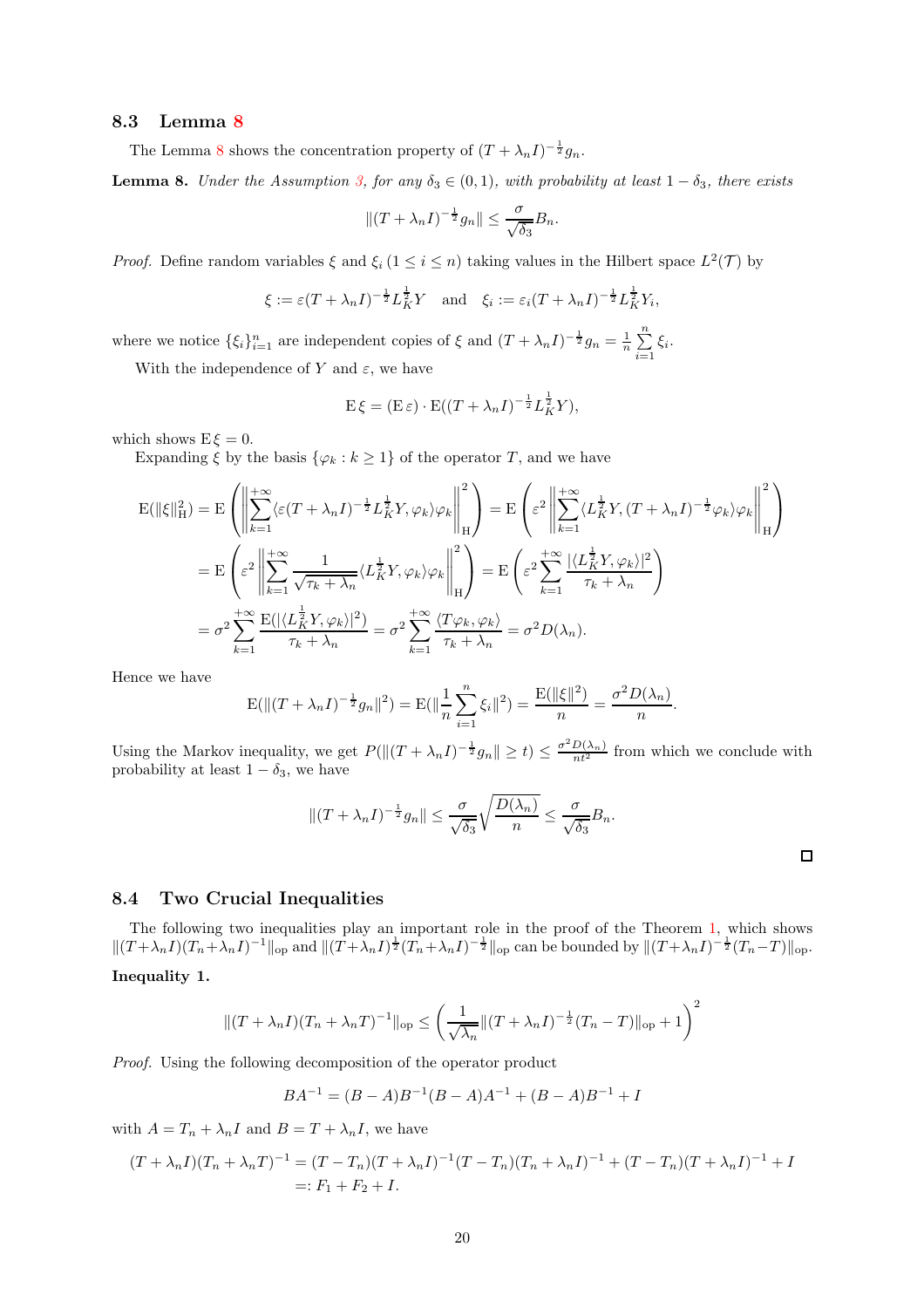For the operator  $F_1$ , we have

$$
||F_1||_{\text{op}} \le ||(T - T_n)(T + \lambda_n I)^{-\frac{1}{2}}||_{\text{op}} ||(T + \lambda_n I)^{-\frac{1}{2}}(T - T_n)||_{\text{op}} \cdot \frac{1}{\lambda_n} = \frac{1}{\lambda_n} ||(T + \lambda_n I)^{-\frac{1}{2}}(T_n - T)||_{\text{op}}^2,
$$

where we use the fact  $||AB||_{op} = ||(AB)^*||_{op} = ||B^*A^*||_{op} = ||BA||_{op}$  for any self-adjoint operators A and B, and the bound  $||(T_n + \lambda_n I)^{-1}||_{op} \le \frac{1}{\lambda_n}$ .

For the operator  $F_2$ , applying  $\|(T + \lambda_n I)^{-\frac{1}{2}}\|_{\text{op}} \leq \frac{1}{\sqrt{2}}$  $\frac{1}{\lambda_n}$ , we have

$$
||F_2||_{\text{op}} \le ||(T - T_n)(T + \lambda_n I)^{-\frac{1}{2}}||_{\text{op}} ||(T + \lambda_n I)^{-\frac{1}{2}}||_{\text{op}} \le \frac{1}{\sqrt{\lambda_n}} ||(T + \lambda_n I)^{-\frac{1}{2}}(T_n - T)||_{\text{op}}.
$$

Thus we obtain

$$
\begin{split} \|(T+\lambda_n I)(T_n+\lambda_n T)^{-1}\|_{\text{op}} &\leq \frac{1}{\lambda_n} \|(T+\lambda_n I)^{-\frac{1}{2}} (T_n-T)\|_{\text{op}}^2 + \frac{1}{\sqrt{\lambda_n}} \|(T+\lambda_n I)^{-\frac{1}{2}} (T_n-T)\|_{\text{op}} + 1 \\ &\leq \left(\frac{1}{\sqrt{\lambda_n}} \|(T+\lambda_n I)^{-\frac{1}{2}} (T_n-T)\|_{\text{op}} + 1\right)^2. \end{split}
$$

#### <span id="page-20-0"></span>Inequality 2.

$$
||(T_n + \lambda_n I)^{-\frac{1}{2}}(T + \lambda_n I)^{\frac{1}{2}}||_{\text{op}} = ||(T + \lambda_n I)^{\frac{1}{2}}(T_n + \lambda_n I)^{-\frac{1}{2}}||_{\text{op}} \le \frac{1}{\sqrt{\lambda_n}}||(T + \lambda_n I)^{-\frac{1}{2}}(T_n - T)||_{\text{op}} + 1
$$

Proof. Applying the fact that

$$
||A^{\gamma}B^{\gamma}||_{\text{op}} \le ||AB||_{\text{op}}^{\gamma}, \quad \gamma \in (0,1)
$$

for positive operators  $A$  and  $B$  defined on Hilbert space (see Lemma A.7 in Blanchard and Krämer  $(2010)$ , we have

$$
\begin{aligned} \|(T_n + \lambda_n I)^{-\frac{1}{2}} (T + \lambda_n I)^{\frac{1}{2}} \|_{\text{op}} &= \|(T + \lambda_n I)^{\frac{1}{2}} (T_n + \lambda_n I)^{-\frac{1}{2}} \|_{\text{op}} \\ &\leq \|(T + \lambda_n I)(T_n + \lambda_n T)^{-1} \|_{\text{op}}^{\frac{1}{2}} \leq \frac{1}{\sqrt{\lambda_n}} \|(T + \lambda_n I)^{-\frac{1}{2}} (T_n - T) \|_{\text{op}} + 1, \end{aligned}
$$

where in the last step we use the Inequality [\(1\)](#page-19-1).

#### 8.5 Lemma [9](#page-20-1)

.

The Lemma [9](#page-20-1) is helpful in constructing the lower bound which is based on the testing multiple hypothesis.

<span id="page-20-1"></span>**Lemma 9.** Assume that  $N \ge 2$  and suppose there exists  $\Theta = \{\theta_i\}_{i=0}^N$  such that the following conditions are satisfied:

- 1. 2r-separated condition:  $d(\theta_j, \theta_k) \geq 2r > 0$ ,  $\forall 0 \leq j < k \leq N$ ,
- 2. Kullback-Leibler average condition: if  $P_j \ll P_0$  for  $1 \le j \le N$  and

$$
\frac{1}{N} \sum_{j=1}^{N} K\left(P_j | P_0\right) \le \rho \log N
$$

for some  $0 < \rho < \frac{1}{8}$  and  $P_j = P_{\theta_j}$   $(0 \le j \le N)$ .

Then for all possible random variables  $\hat{\theta}$ , we have

$$
\inf_{\tilde{\theta}} \sup_{\theta \in \Theta} P_{\theta}(d(\tilde{\theta}, \theta) \ge r) \ge \frac{\sqrt{N}}{1 + \sqrt{N}} \left(1 - 2\rho - \sqrt{\frac{2\rho}{\log N}}\right) > 0
$$

Proof. We refer readers to Theorem 2.5 in [Tsybakov](#page-23-14) [\(2008\)](#page-23-14) for the proof of this lemma.

 $\Box$ 

 $\Box$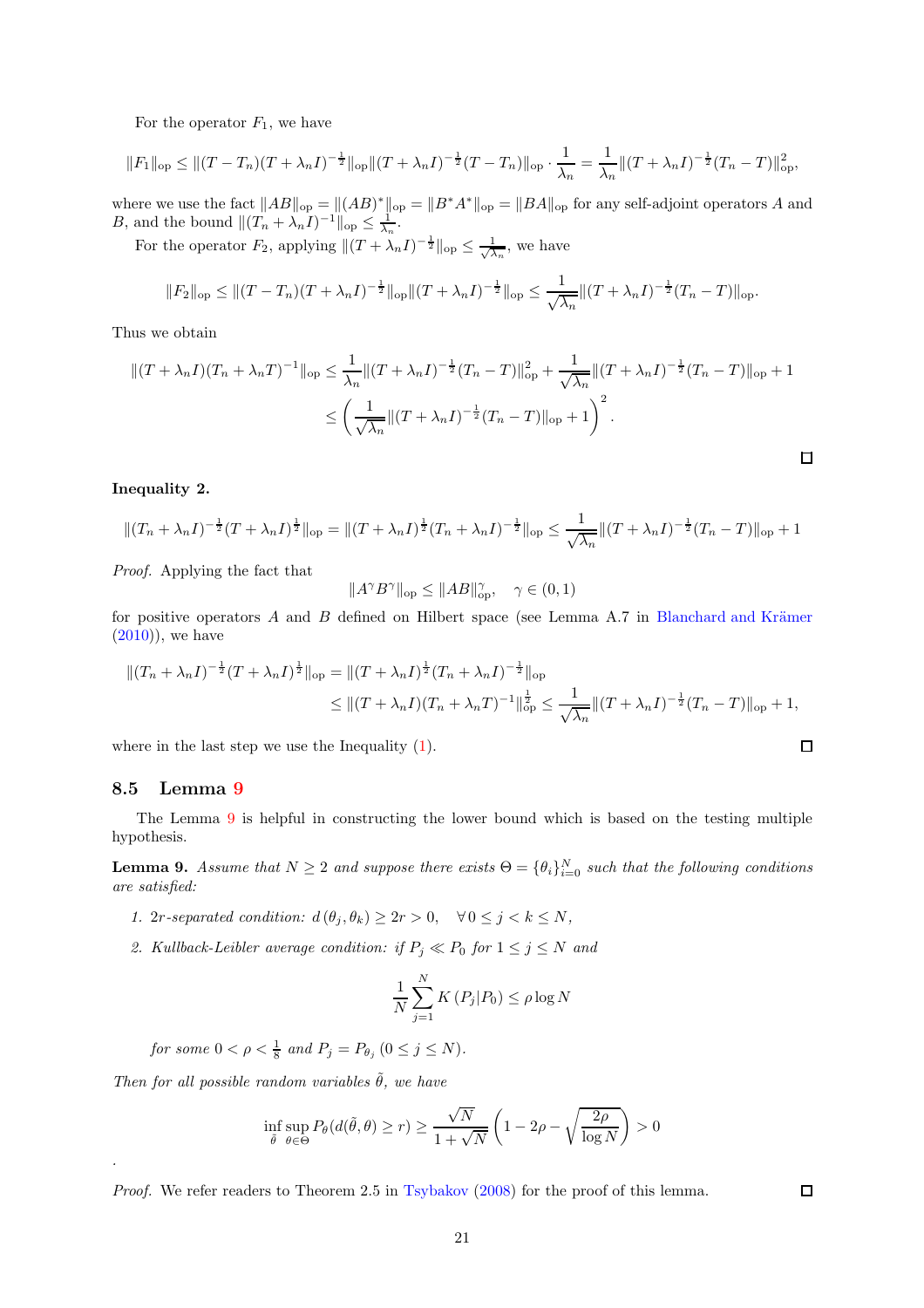#### 8.6 Varhsamov-Gilbert Lemma

We need the Varhsamov-Gilbert lemma in the proof of the Theorem [2](#page-9-1) to construct the analogy of Θ in Lemma [9.](#page-20-1)

<span id="page-21-2"></span>**Lemma 10.** Let  $H(\theta, \theta') = \sum_{k=1}^{M} 1(\theta_k \neq \theta'_k)$  be the Hamming distance between elements  $\theta, \theta'$  in  $\{0,1\}^M$ . For any integer  $M \geq 8$ , there exist vectors  $\{\theta^i\}_{i=0}^N \subset \{0,1\}^M$  such that

(i) 
$$
\theta^0 = (0, \dots, 0)
$$
, (ii)  $H(\theta^i, \theta^j) > \frac{M}{8}$  for all  $i \neq j$ , (iii)  $N \geq 2^{\frac{M}{8}}$ .

Proof. We refer readers to P104 in [Tsybakov](#page-23-14) [\(2008\)](#page-23-14) for the proof of this lemma.

#### <span id="page-21-1"></span>8.7 Derivation of the Equality [\(12\)](#page-9-4)

Let  $f_1(X,Y)$  be the density of  $(X,Y)$  and  $f_2(\varepsilon) = \frac{1}{\sigma\sqrt{2\pi}}e^{-\frac{\varepsilon^2}{2\sigma^2}}$  be the density of  $\varepsilon$  since we assume  $\varepsilon \sim N(0, \sigma^2)$ , then the density of  $P_{\alpha_0^*, \beta_1}$  can be written as

$$
\frac{\mathrm{d}P_{\boldsymbol{\alpha}_0^*,\beta_1}}{\mathrm{d}\mu}(Z,\boldsymbol{X},Y)=f_1(\boldsymbol{X},Y)f_2(Z-\boldsymbol{X}^T\boldsymbol{\alpha}_0^*-\langle Y,\beta_1\rangle),
$$

where  $\mu$  is a dominant measure on the space  $\mathbb{R} \times \mathbb{R}^p \times L^2(\mathcal{T})$ .

Therefore, under the assumption of  $f_2(\varepsilon) = \frac{1}{\sigma\sqrt{2\pi}}e^{-\frac{\varepsilon^2}{2\sigma^2}}$ , we have

$$
\log\left(\frac{dP_{\alpha_0^*,\beta_1}}{dP_{\alpha_0^*,\beta_2}}\right) = \log\left(\frac{f_2(Z - \mathbf{X}^T\alpha_0^* - \langle Y,\beta_1\rangle)}{f_2(Z - \mathbf{X}^T\alpha_0^* - \langle Y,\beta_2\rangle)}\right)
$$
  
= 
$$
\frac{1}{2\sigma^2}\left((Z - \mathbf{X}^T\alpha_0^* - \langle Y,\beta_2\rangle)^2 - (Z - \mathbf{X}^T\alpha_0^* - \langle Y,\beta_1\rangle)^2\right)
$$
  
= 
$$
\frac{1}{\sigma^2}(Z - \mathbf{X}^T\alpha_0^* - \langle Y,\beta_1\rangle)\langle Y,\beta_1 - \beta_2\rangle + \frac{1}{2\sigma^2}(\langle Y,\beta_1 - \beta_2\rangle)^2
$$

Notice when the true parameter is  $(\boldsymbol{\alpha}_0^*, \beta_1)$ , we have  $Z = \boldsymbol{X}^T \boldsymbol{\alpha}_0^* + \langle Y, \beta_1 \rangle + \varepsilon$ , based on which we obtain

$$
E_{\alpha_0^*,\beta_1}(Z - \mathbf{X}^T\alpha_0^* - \langle Y,\beta_1\rangle)\langle Y,\beta_1 - \beta_2\rangle = E \,\varepsilon E \langle Y,\beta_1 - \beta_2\rangle = 0.
$$

Thus the Kullback-Leibler distance  $K(P_{\alpha_0^*,\beta_1}|P_{\alpha_0^*,\beta_2}) = \mathcal{E}_{\alpha_0^*,\beta_1} \log \left( \frac{\mathrm{d}P_{\alpha_0^*,\beta_1}}{\mathrm{d}P_{\alpha_0^*,\beta_2}} \right)$  $= \frac{1}{2\sigma^2} E(\langle Y, \beta_1 - \beta_2 \rangle)^2.$  $\Box$ 

# <span id="page-21-0"></span>9 Conclusions and Future Studies

Recently, the PFLM has raised a sizable amount of challenging problems in functional data analysis. Numerous studies focus on the asymptotic convergence rate. However, we analyze the kernel ridge estimator for the RKHS-based PFLM and obtain the non-asymptotic upper bound for the corresponding excess prediction risk. Our work to drive the optimal upper bound weakens the common assumptions in the existing literature on (partially) functional linear regressions. The optimal bound reveals that the prediction consistency holds under the setting where the number of non-functional parameters  $p$  slightly increases with the sample size n. For fixed  $p$ , the convergence rate of the excess prediction risk attains the optimal minimax convergence rate under the eigenvalue decay assumption of the covariance operator.

More works could be done to study the non-asymptotic upper bound for the double penalized partially functional regressions. The penalization for the non-functional parameters could be Lasso, Elastic-net, or their generalizations. The proposed non-asymptotic upper bound is novel and substantially beneficial. It is also of interest to do non-asymptotic testing based on large deviation bounds for  $\|\hat{\boldsymbol{\alpha}}_n - \boldsymbol{\alpha}_0\|^2$  and  $||T^{\frac{1}{2}}(\hat{f}_n - f_0)||^2.$ 

 $\Box$ 

.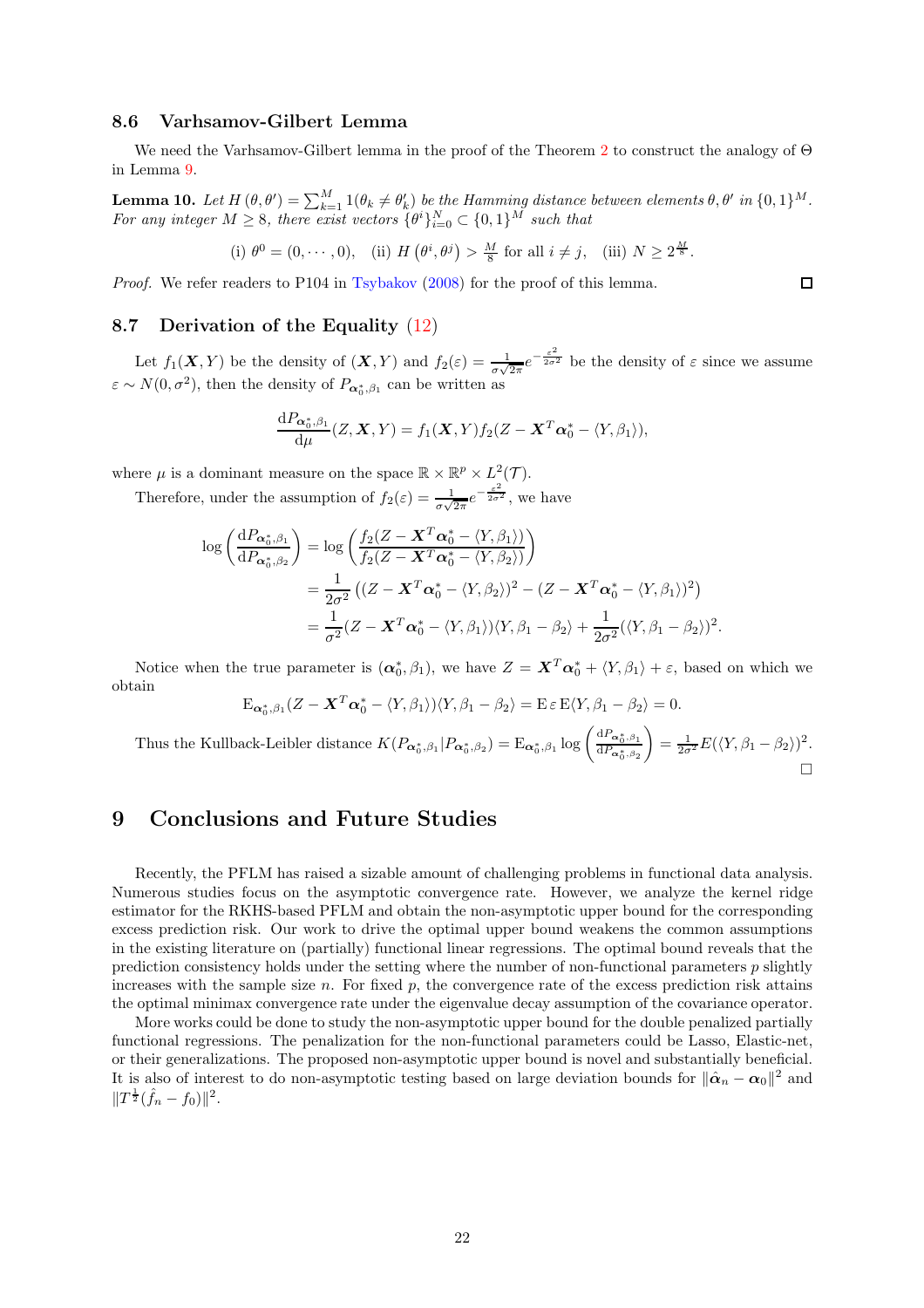# References

- <span id="page-22-19"></span>Abramovich, F. and Grinshtein, V. (2016). Model selection and minimax estimation in generalized linear models. IEEE Transactions on Information Theory, 62(6):3721–3730.
- <span id="page-22-18"></span>Ai, M., Wang, F., Yu, J., and Zhang, H. (2020). Optimal subsampling for large-scale quantile regression. Journal of Complexity, page 101512.
- <span id="page-22-12"></span>Aneiros, G., Ferraty, F., and Vieu, P. (2015). Variable selection in partial linear regression with functional covariate. Statistics, 49(6):1322–1347.
- <span id="page-22-6"></span>Baíllo, A. and Grané, A. (2009). Local linear regression for functional predictor and scalar response. Journal of Multivariate Analysis, 100(1):102–111.
- <span id="page-22-22"></span>Blanchard, G. and Krämer, N. (2010). Optimal learning rates for kernel conjugate gradient regression. In Advances in Neural Information Processing Systems, pages 226–234.
- <span id="page-22-14"></span>Brunel, E., Mas, A., and Roche, A. (2016). Non-asymptotic adaptive prediction in functional linear models. Journal of Multivariate Analysis, 143:208–232.
- <span id="page-22-2"></span>Cai, T. T., Hall, P., et al. (2006). Prediction in functional linear regression. The Annals of Statistics, 34(5): 2159–2179.
- <span id="page-22-10"></span>Cai, T. T. and Yuan, M. (2012). Minimax and adaptive prediction for functional linear regression. Journal of the American Statistical Association, 107(499): 1201–1216.
- <span id="page-22-5"></span>Cardot, H., Ferraty, F., and Sarda, P. (2003). Spline estimators for the functional linear model. Statistica Sinica, pages 571–591.
- <span id="page-22-16"></span>Cucker, F. and Smale, S. (2001). On the mathematical foundations of learning. Bulletin of the American Mathematical Society, 39(1):1–49.
- <span id="page-22-11"></span>Cui, X., Lin, H., and Lian, H. (2020). Partially functional linear regression in reproducing kernel hilbert spaces. Computational Statistics & Data Analysis, page 106978.
- <span id="page-22-4"></span>Du, P. and Wang, X. (2014). Penalized likelihood functional regression. Statistica Sinica, 24(2):1017– 1041.
- <span id="page-22-1"></span>Grenander, U. (1950). Stochastic processes and statistical inference. Arkiv för Matematik, 1(3): 195–277.
- <span id="page-22-8"></span>Hall, P., Horowitz, J. L., et al. (2007). Methodology and convergence rates for functional linear regression. The Annals of Statistics, 35(1): 70–91.
- <span id="page-22-17"></span>Horn, R. A. and Johnson, C. R. (2012). Matrix analysis. Cambridge university press.
- <span id="page-22-9"></span>Jolliffe, I. T. (1982). A note on the use of principal components in regression. Journal of the Royal Statistical Society: Series C (Applied Statistics), 31(3): 300–303.
- <span id="page-22-7"></span>Kokoszka, P. and Reimherr, M. (2017). Introduction to functional data analysis. CRC Press.
- <span id="page-22-13"></span>Kong, D., Xue, K., Yao, F., and Zhang, H. H. (2016). Partially functional linear regression in high dimensions. Biometrika, 103(1):147–159.
- <span id="page-22-15"></span>Liu, Z. and Li, M. (2020). Non-asymptotic analysis in kernel ridge regression. arXiv preprint arXiv:2006.01350.
- <span id="page-22-20"></span>Ostrovskii, D. and Bach, F. (2018). Finite-sample analysis of m-estimators using self-concordance.  $arXiv$ preprint arXiv:1810.06838.
- <span id="page-22-21"></span>Pinelis, I. (1994). Optimum bounds for the distributions of martingales in banach spaces. The Annals of Probability, pages 1679–1706.
- <span id="page-22-3"></span>Preda, C. (2007). Regression models for functional data by reproducing kernel hilbert spaces methods. Journal of statistical planning and inference, 137(3): 829–840.
- <span id="page-22-0"></span>Ramsay, J. (1982). When the data are functions. Psychometrika, 47(4): 379–396.